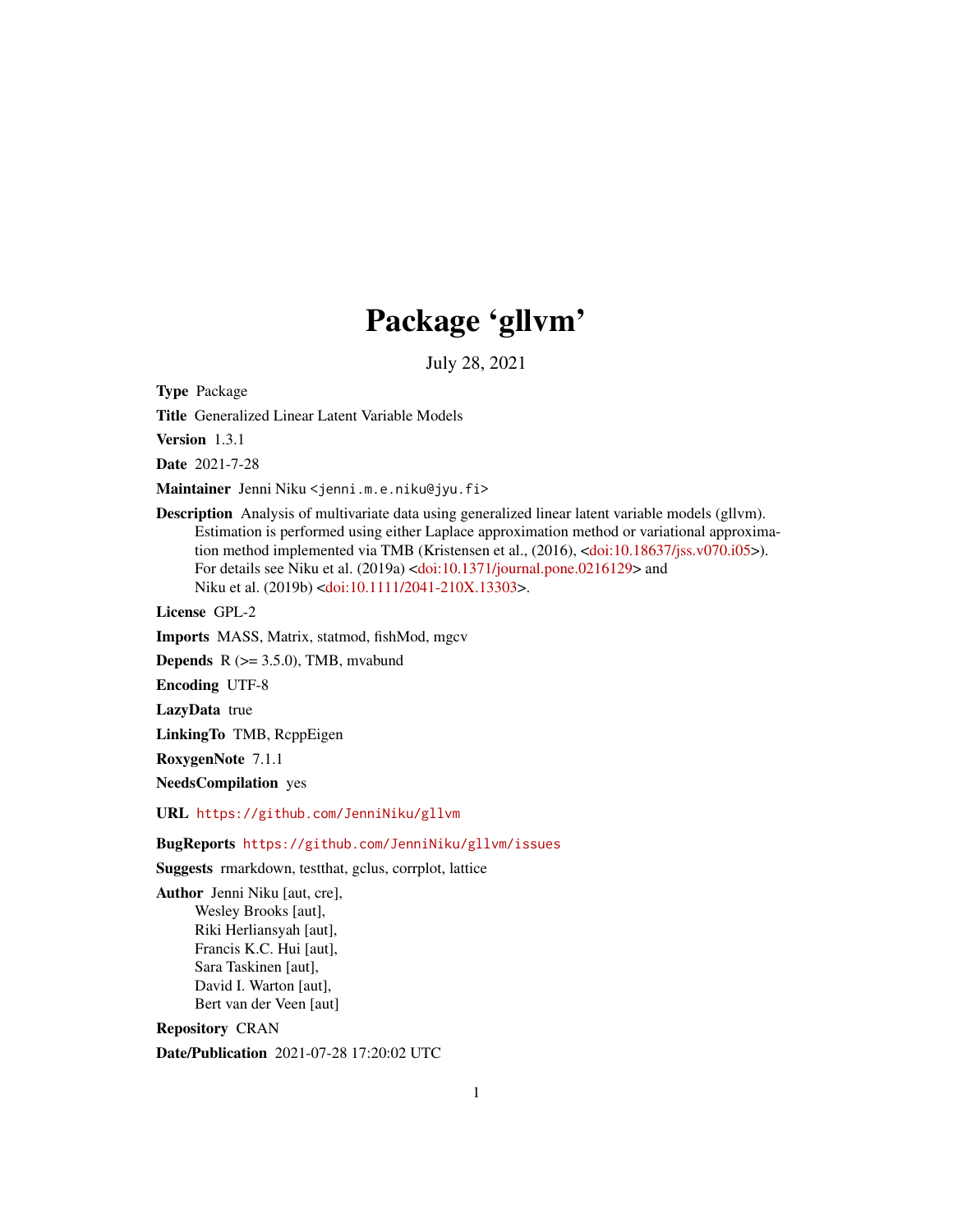# <span id="page-1-0"></span>R topics documented:

|       | - 5 |  |
|-------|-----|--|
|       |     |  |
|       |     |  |
|       |     |  |
|       |     |  |
|       |     |  |
|       |     |  |
|       |     |  |
|       |     |  |
|       |     |  |
|       |     |  |
|       |     |  |
|       |     |  |
|       |     |  |
|       |     |  |
|       |     |  |
|       |     |  |
|       |     |  |
|       |     |  |
| Index | 38  |  |
|       |     |  |

AICc *Corrected Akaike information criterion and number of observations*

# Description

Calculates corrected Akaike information criterion for small sample sizes, and extracts number of observations.

# Usage

## S3 method for class 'gllvm' AICc(object, ...)

## S3 method for class 'gllvm' nobs(object, ...)

# Arguments

| object | an object of class 'gllvm'. |
|--------|-----------------------------|
| .      | Not used.                   |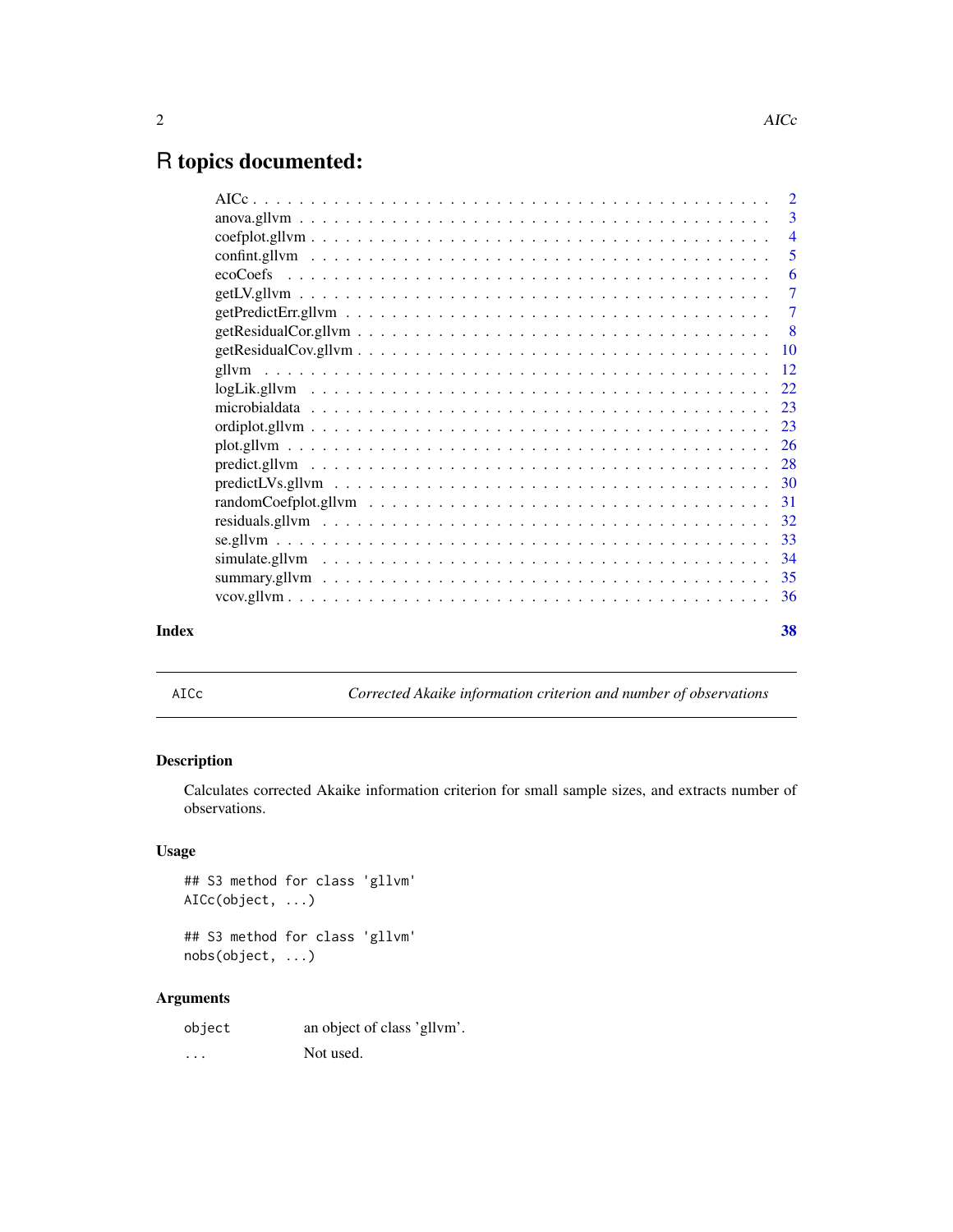# <span id="page-2-0"></span>anova.gllvm 3

#### Author(s)

Jenni Niku, Bert van der Veen

anova.gllvm *Analysis Of Deviance for gllvm*

#### Description

Computes an analysis of deviance table for two generalized linear latent variable model fits.

## Usage

```
## S3 method for class 'gllvm'
anova(object, ..., which = "multi", method = "holm")
```
#### **Arguments**

| object | an object of class 'gllym'.                                                                                                                                                                               |
|--------|-----------------------------------------------------------------------------------------------------------------------------------------------------------------------------------------------------------|
| .      | one or more objects of class 'gllym'                                                                                                                                                                      |
| which  | either "multi" or "uni". If "uni", performs anova for each species separately.                                                                                                                            |
| method | method used to adjust p-values for multiple testing when which="uni". One<br>of "holm" (default), "hochberg", "hommel", "bonferonni", "BH", BY", "fdr", or<br>"none". See p. adjust for more information. |

# Details

Computes likelihood-ratio test for two or more gllvm models. Test results makes sense only for nested models. Notice also that this test is not designed for testing models which have degrees of freedom difference larger than 20. For such models the P-value should be treated as very approximate.

#### Author(s)

Jenni Niku, Bert van der Veen

# Examples

```
## Load a dataset from the mvabund package
data(antTraits)
y <- antTraits$abund
X <- antTraits$env
TR <- antTraits$traits
# Fit gllvm model
fit1 <- gllvm(y, X, TR, formula = \sim Bare.ground + Shrub.cover, family = poisson())
fit2 <- gllvm(y, X, TR, formula = ~Bare.ground + Shrub.cover +(Bare.ground + Shrub.cover) : Webers.length, family = poisson())
```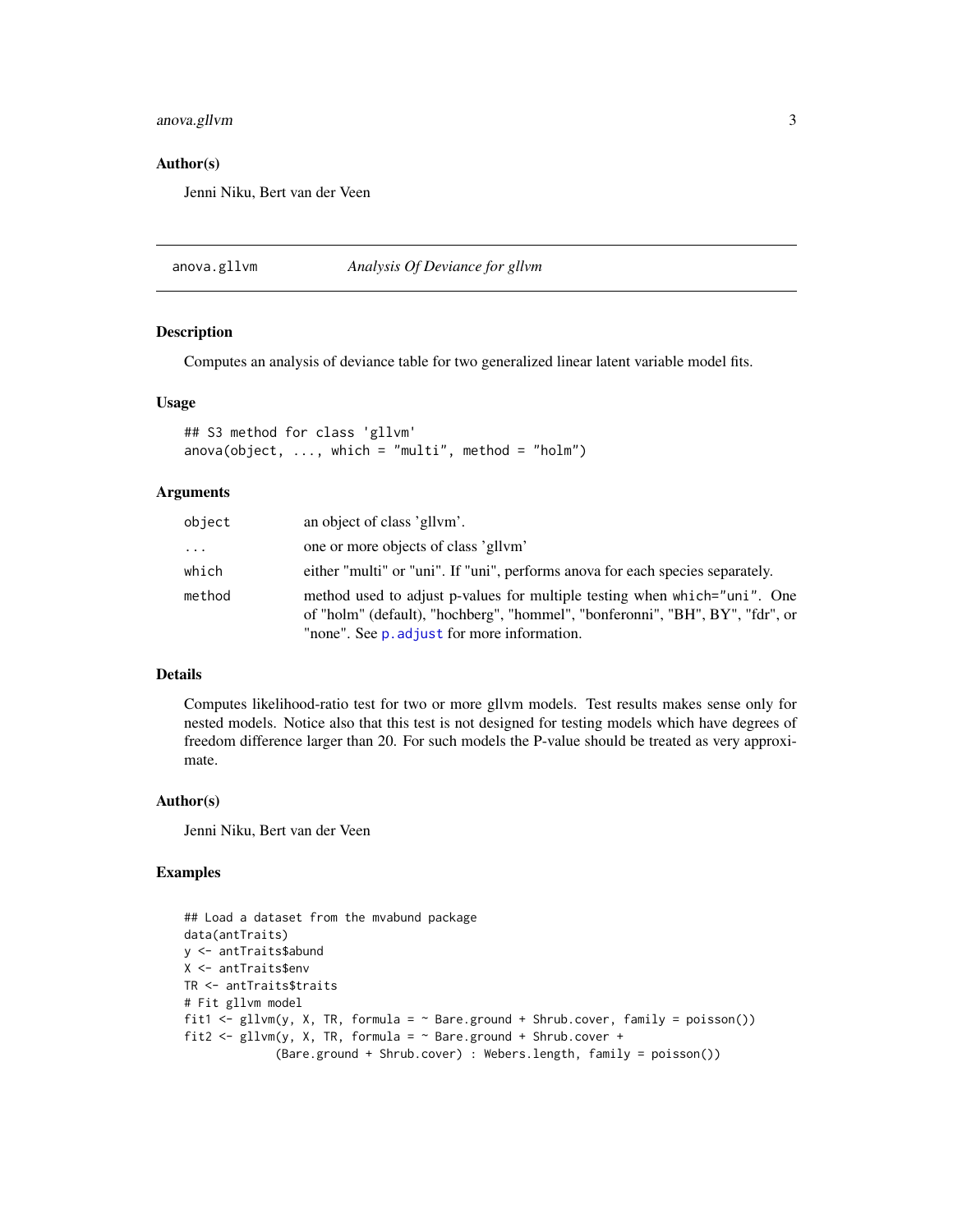```
# Test if the model with fourth corner interaction terms is significantly
# better using likelihood-ratio test:
anova(fit1, fit2)
```
<span id="page-3-1"></span>coefplot.gllvm *Plot covariate coefficients and confidence intervals*

# Description

Plots covariate coefficients and their confidence intervals.

# Usage

```
## S3 method for class 'gllvm'
coefplot(
 object,
 y.label = TRUE,
 which.Xcoef = NULL,
 order = TRUE,
 cex.ylab = 0.5,
 mfrow = NULL,
 mar = c(4, 6, 2, 1),
 xlim.list = NULL,
  ...
\mathcal{L}
```
# Arguments

| object      | an object of class 'gllvm'.                                                                                                                                                                                   |
|-------------|---------------------------------------------------------------------------------------------------------------------------------------------------------------------------------------------------------------|
| v.label     | logical, if TRUE (default) colnames of y with respect to coefficients are added to<br>plot.                                                                                                                   |
| which.Xcoef | vector indicating which covariate coefficients will be plotted. Can be vector of<br>covariate names or numbers. Default is NULL when all covariate coefficients are<br>plotted.                               |
| order       | logical, whether or not coefficients are ordered, defaults to TRUE.                                                                                                                                           |
| cex.ylab    | the magnification to be used for axis annotation relative to the current setting of<br>cex.                                                                                                                   |
| mfrow       | same as met row in par. If NULL (default) it is determined automatically.                                                                                                                                     |
| mar         | vector of length 4, which defines the margin sizes: c(bottom, left, top, right).<br>Defaults to $c(4, 5, 2, 1)$ .                                                                                             |
| xlim.list   | list of vectors with length of two to define the intervals for an x axis in each<br>covariate plot. Defaults to NULL when the interval is defined by the range of<br>point estimates and confidence intervals |
| $\cdots$    | additional graphical arguments.                                                                                                                                                                               |

<span id="page-3-0"></span>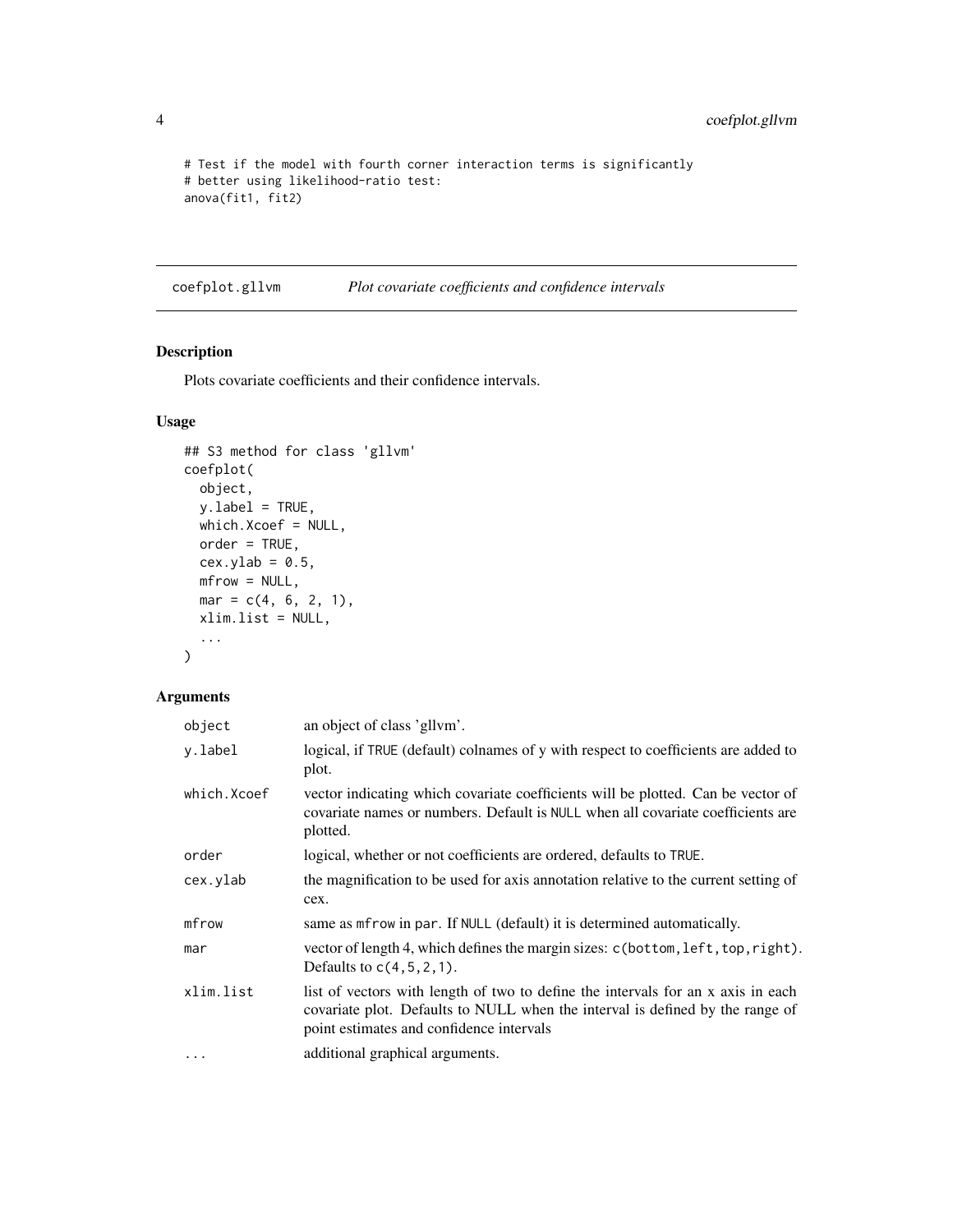# <span id="page-4-0"></span>confint.gllvm 5

#### Author(s)

Jenni Niku <jenni.m.e.niku@jyu.fi>, Francis K.C. Hui, Sara Taskinen

## Examples

```
# Extract subset of the microbial data to be used as an example
data(microbialdata)
X <- microbialdata$Xenv
y <- microbialdata$Y[, order(colMeans(microbialdata$Y > 0),
                     decreasing = TRUE)[21:40]]fit \le gllvm(y, X, formula = \sim pH + Phosp, family = poisson())
coefplot(fit)
## Not run:
## Load a dataset from the mvabund package
data(antTraits)
y <- as.matrix(antTraits$abund)
X <- as.matrix(antTraits$env)
# Fit model with environmental covariates
fit \leq gllvm(y, X, formula = \sim Bare.ground + Shrub.cover,
            family = poisson())
coefplot.gllvm(fit)
# Fit model with all environmental covariates
fitx <- gllvm(y, X, family = "negative.binomial")
coefflot(fitx, mfrow = c(3,2))coefplot(fitx, which.Xcoef = 1:2)
# Fit gllvm model with environmental and trait covariates
TR <- antTraits$traits
fitT \le gllvm(y = y, X = X, TR = TR, family = "negative.binomial")
coefplot(fitT)
## End(Not run)
```
<span id="page-4-1"></span>confint.gllvm *Confidence intervals for model parameters*

#### Description

Computes confidence intervals for parameters in a fitted gllvm model.

#### Usage

```
## S3 method for class 'gllvm'
confint(object, parm = NULL, level = 0.95, ...)
```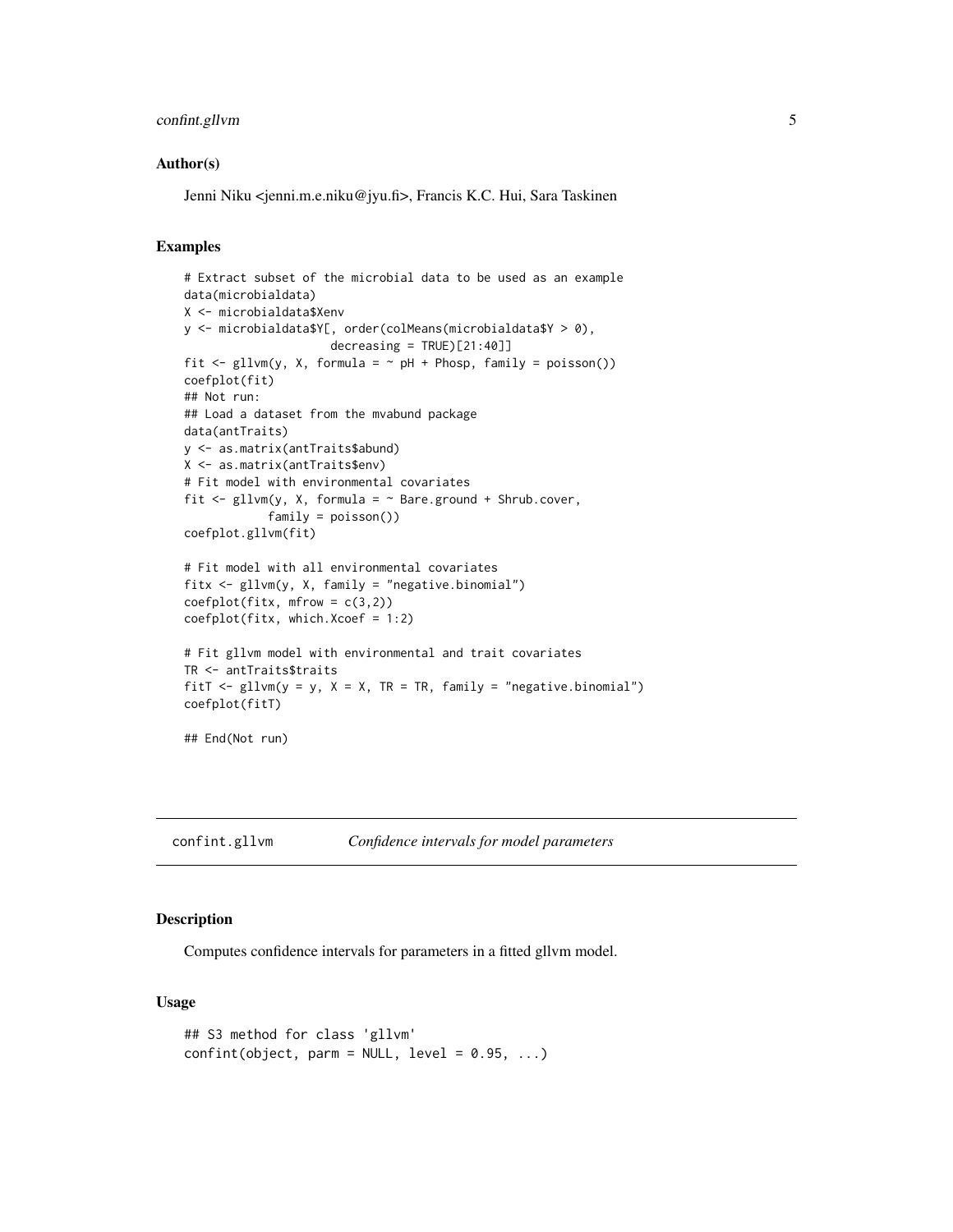#### <span id="page-5-0"></span>Arguments

| object | an object of class 'gllym'.                                                                                                                                                                            |
|--------|--------------------------------------------------------------------------------------------------------------------------------------------------------------------------------------------------------|
| parm   | a specification of which parameters are to be given confidence intervals, a vector<br>of names. Examples of options are "beta0", "Xcoef", theta", "phi". If missing,<br>all parameters are considered. |
| level  | the confidence level. Scalar between 0 and 1.                                                                                                                                                          |
| .      | not used.                                                                                                                                                                                              |

# Author(s)

Jenni Niku <jenni.m.e.niku@jyu.fi>

# Examples

```
## Not run:
## Load a dataset from the mvabund package
data(antTraits)
y <- as.matrix(antTraits$abund)
X <- as.matrix(antTraits$env[,1:2])
# Fit gllvm model
fit \le gllvm(y = y, X = X, family = poisson())
# 95 % confidence intervals for coefficients of X variables
confint(fit, level = 0.95, parm = "Xcoef")
```

```
## End(Not run)
```

| ecoCoefs |
|----------|
|----------|

Functions to extract ecological quantities of the latent variables from *a GLLVM, if species are a quadratic function of the latent variables.*

# Description

Extracts species optima and tolerances, potentially with standard errors (derived with the Delta method).

# Usage

## S3 method for class 'gllvm' optima(object, sd.errors = TRUE, ...)

```
## S3 method for class 'gllvm'
tolerances(object, sd.errors = TRUE, ...)
```
# Arguments

| object                  | an object of class 'gllym'.                     |
|-------------------------|-------------------------------------------------|
| sd.errors               | logical. If TRUE, also returns standard errors. |
| $\cdot$ $\cdot$ $\cdot$ | Not used.                                       |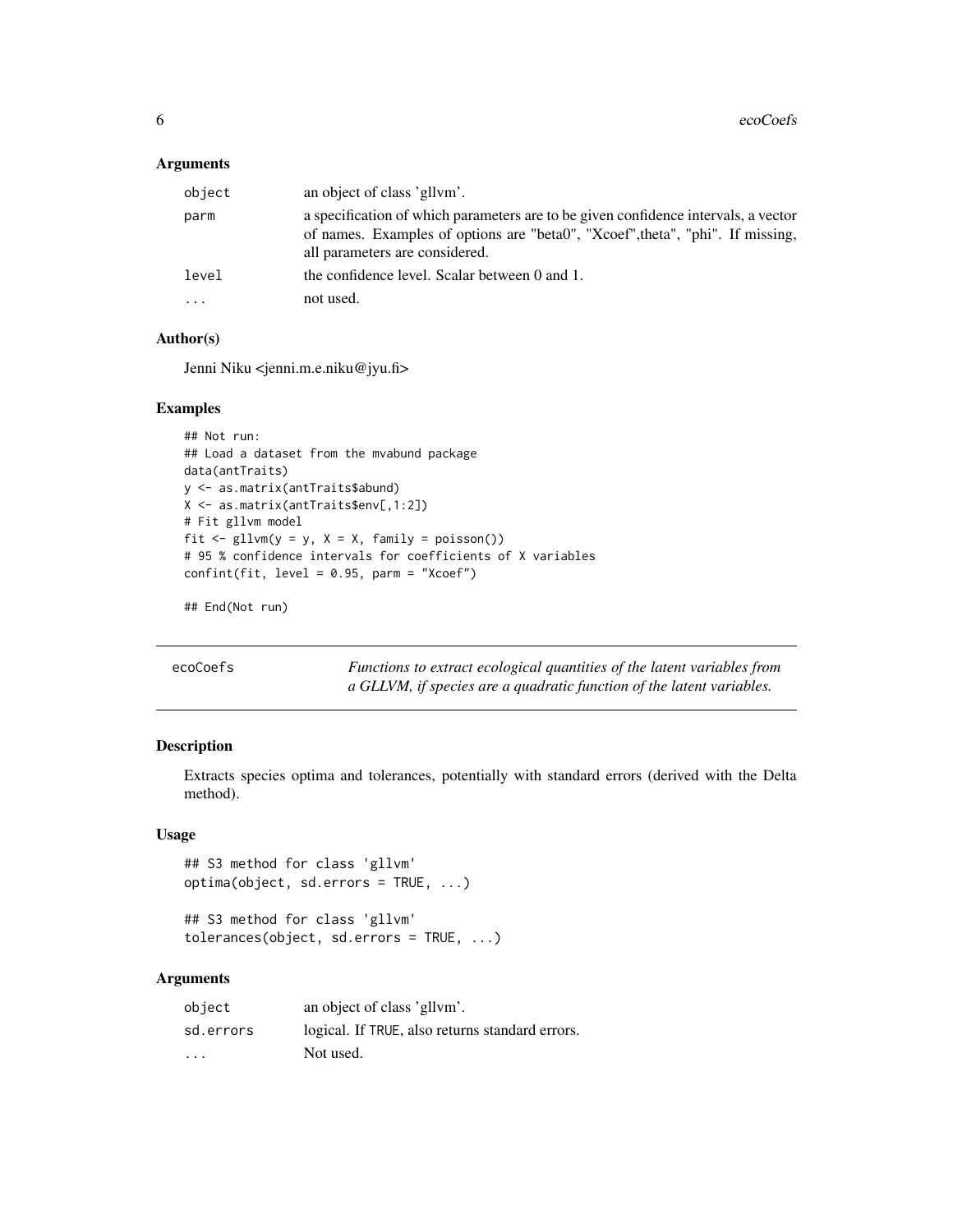# <span id="page-6-0"></span>getLV.gllvm 7

# Details

Currently no separate method for calculating species maxima or gradient length are implemented. Gradient length can be inferred from the standard deviation of the latent variables, which is reported by [summary.gllvm](#page-34-1).

# Author(s)

Bert van der Veen

getLV.gllvm *Extract latent variables*

# Description

Extract latent variables from gllvm object.

# Usage

## S3 method for class 'gllvm'  $getLV(object, type = NULL, ...)$ 

#### Arguments

| object                  | an object of class 'gllym'.                                                                                                                                                                                                                                                                                                                                                                                                 |
|-------------------------|-----------------------------------------------------------------------------------------------------------------------------------------------------------------------------------------------------------------------------------------------------------------------------------------------------------------------------------------------------------------------------------------------------------------------------|
| type                    | type of latent variable scores to retrieve from a gllym object. For models with<br>unconstrained latent variables, defaults to "unconstrained". For models with<br>constrained latent variables, defaults to "constrained". A third option is "scaled",<br>which returns latent variables multiplied with scale parameter of the loadings.<br>Alternatively, "LC" returns linear combination scores without residual error. |
| $\cdot$ $\cdot$ $\cdot$ | not used                                                                                                                                                                                                                                                                                                                                                                                                                    |

getPredictErr.gllvm *Extract prediction errors for latent variables from gllvm object*

# Description

Calculates the prediction errors for latent variables and random effects for gllvm model.

# Usage

```
## S3 method for class 'gllvm'
getPredictErr(object, CMSEP = TRUE, ...)
```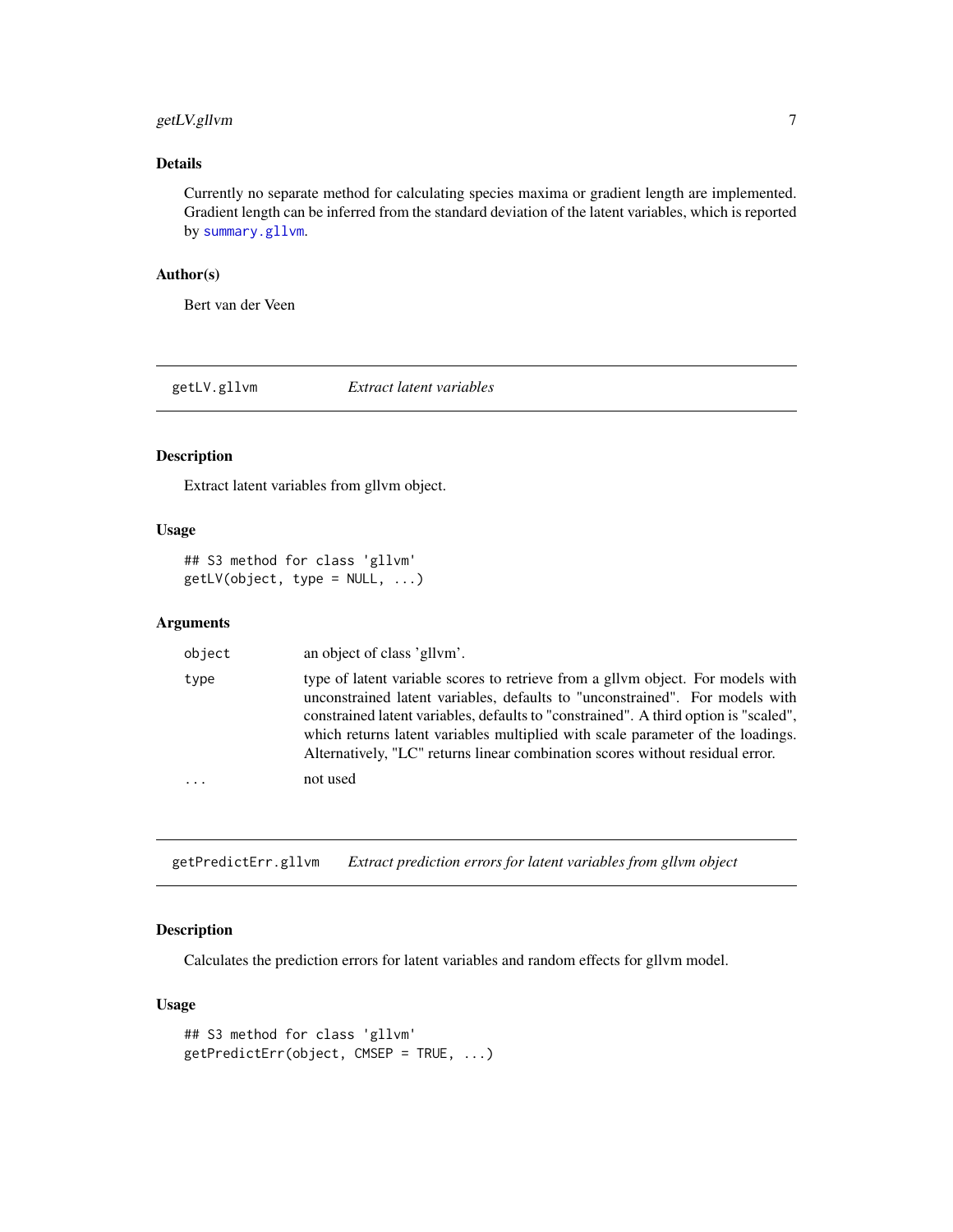#### <span id="page-7-0"></span>**Arguments**

| object       | an object of class 'gllym'.                                                                                                                                                                       |
|--------------|---------------------------------------------------------------------------------------------------------------------------------------------------------------------------------------------------|
| <b>CMSEP</b> | logical, if TRUE conditional mean squared errors for predictions are calculated. If<br>FALSE, prediction errors are based on covariances of the variational distributions<br>for method $=$ "VA". |
|              | not used                                                                                                                                                                                          |

# Details

Calculates conditional mean squared errors for predictions. If variational approximation is used, prediction errors can be based on covariances of the variational distributions, and therefore they do not take into account the uncertainty in the estimation of (fixed) parameters.

#### Value

Function returns following components:

| 1vs         | prediction errors for latent variables               |
|-------------|------------------------------------------------------|
| row.effects | prediction errors for random row effects if included |

#### Author(s)

Francis K.C. Hui, Jenni Niku, David I. Warton

#### Examples

```
## Not run:
# Load a dataset from the mvabund package
data(antTraits)
y <- as.matrix(antTraits$abund)
# Fit gllvm model
fit \le gllvm(y = y, family = poisson())
# prediction errors for latent variables:
getPredictErr(fit)
```
## End(Not run)

getResidualCor.gllvm *Extract residual correlations from gllvm object*

#### Description

Calculates the residual correlation matrix for gllvm model.

#### Usage

```
## S3 method for class 'gllvm'
getResidualCor(object, adjust = 1, site.index = NULL, ...)
```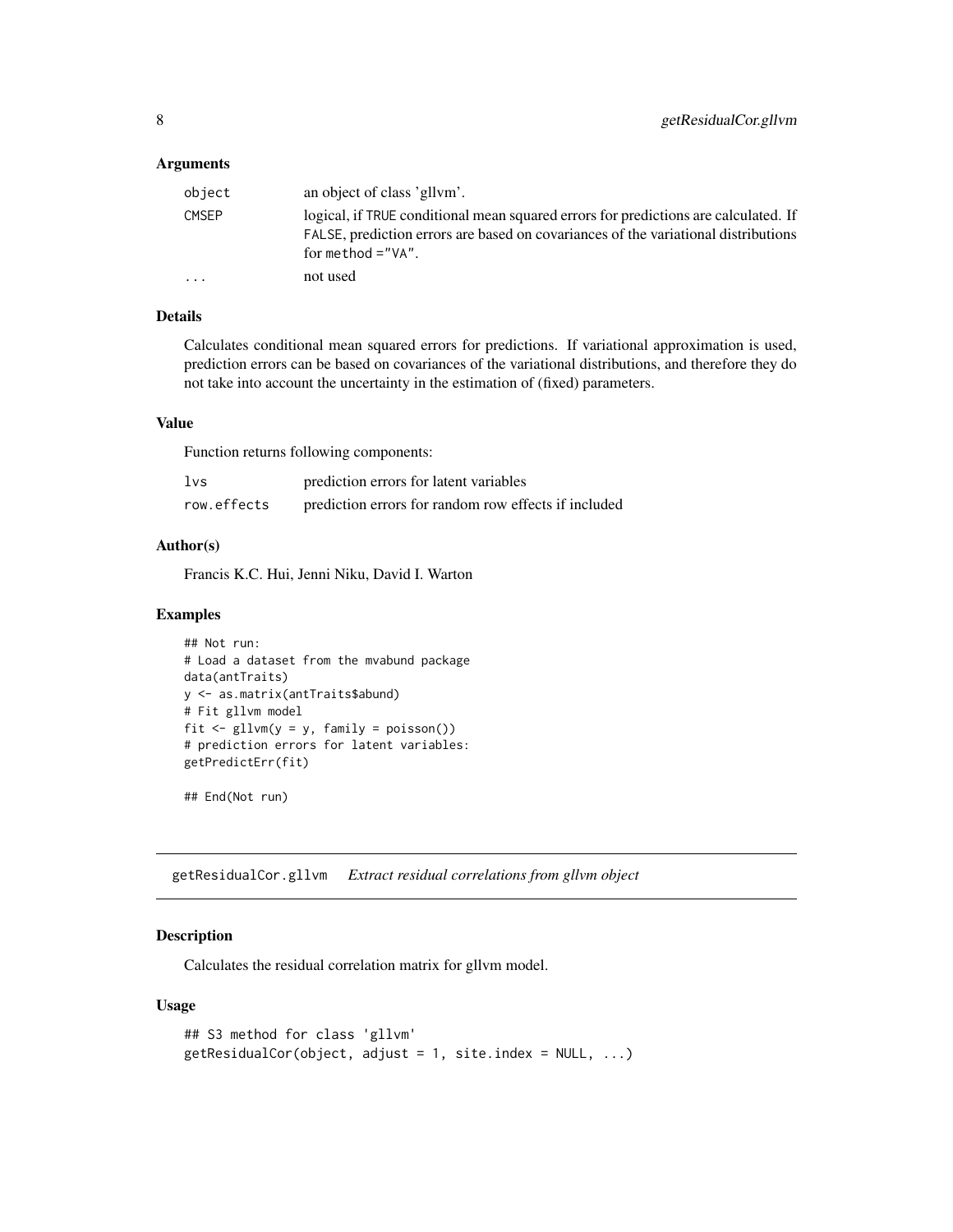## <span id="page-8-0"></span>Arguments

| object     | an object of class 'gllym'.                                                                                                                                                                                                                                   |
|------------|---------------------------------------------------------------------------------------------------------------------------------------------------------------------------------------------------------------------------------------------------------------|
| adjust     | The type of adjustment used for negative binomial and binomial distribution<br>when computing residual correlation matrix. Options are $0$ (no adjustment), 1<br>(the default adjustment) and 2 (alternative adjustment for NB distribution). See<br>details. |
| site.index | A site index used used in the calculation of a GLLVM with quadratic response<br>model, for which the residual correlations are calculated.                                                                                                                    |
|            | not used                                                                                                                                                                                                                                                      |

#### Details

Residual correlation matrix is calculated based on the residual covariance matrix, see details from [getResidualCov.gllvm](#page-9-1).

# Author(s)

Francis K.C. Hui, Jenni Niku, David I. Warton

#### Examples

```
#'# Extract subset of the microbial data to be used as an example
data(microbialdata)
y <- microbialdata$Y[, order(colMeans(microbialdata$Y > 0),
                     decreasing = TRUE)[21:40]]fit <- gllvm(y, family = poisson())
fit$logL
cr <- getResidualCor(fit)
cr[1:5,1:5]
## Not run:
# Load a dataset from the mvabund package
data(antTraits)
y <- as.matrix(antTraits$abund)
# Fit gllvm model
fit \le gllvm(y = y, family = poisson())
# residual correlations:
cr <- getResidualCor(fit)
# Plot residual correlations:
install.packages("corrplot", "gclus")
library(corrplot)
library(gclus)
corrplot(cr[order.single(cr), order.single(cr)], diag = F,
  type = "lower", method = "square", tl.cex = 0.8, tl.srt = 45, tl.col = "red")
## End(Not run)
```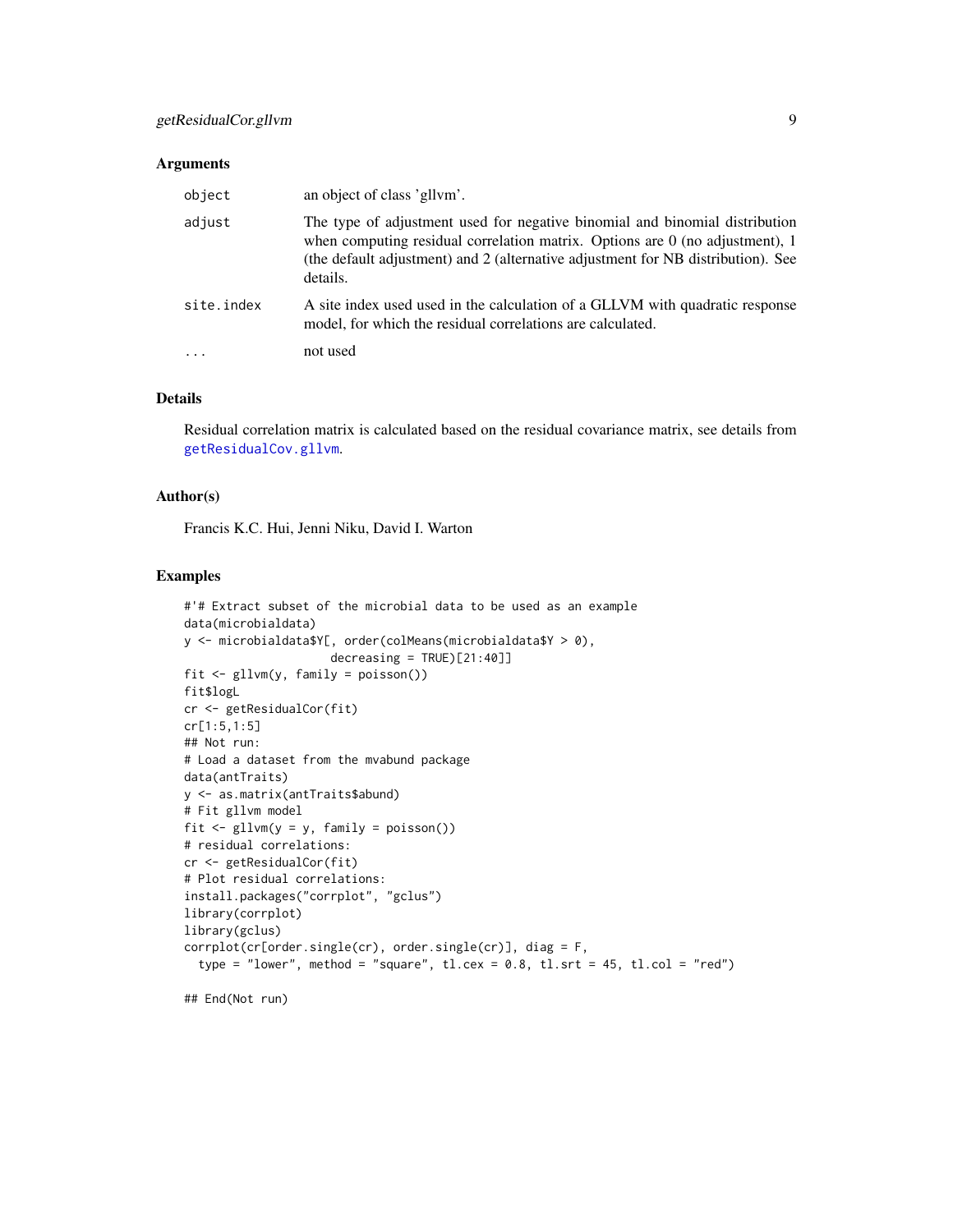<span id="page-9-1"></span><span id="page-9-0"></span>getResidualCov.gllvm *Extract residual covariance matrix from gllvm object*

### **Description**

Calculates the residual covariance matrix for gllvm model.

#### Usage

```
## S3 method for class 'gllvm'
getResidualCov(object, adjust = 1, site.index = NULL, ...)
```
#### Arguments

| object     | an object of class 'gllvm'.                                                                                                                                                                                                                                               |
|------------|---------------------------------------------------------------------------------------------------------------------------------------------------------------------------------------------------------------------------------------------------------------------------|
| adjust     | The type of adjustment used for negative binomial, binomial and normal distri-<br>bution when computing residual correlation matrix. Options are 0 (no adjust-<br>ment), 1 (the default adjustment) and 2 (alternative adjustment for NB distribu-<br>tion), see details. |
| site.index | A site index, vector of length one or 1, that is used in the calculation of a GLLVM<br>with quadratic response model.                                                                                                                                                     |
| $\cdot$    | not used.                                                                                                                                                                                                                                                                 |

#### Details

Residual covariance matrix, storing information on species co-occurrence that is not explained by the environmental variables (if included), is calculated using the matrix of latent variables loadings, that is,  $\Theta\Theta'$ , and the dispersion parameter related to the distribution of choice, is applicable (e.g. in the case of negative-binomial distributed responses).

When the responses are modelled using the negative binomial distribution, the residual variances for each species must be adjusted for overdispersion. The two possible adjustement terms are  $log(\phi_j+1)$  (adjust = 1) and  $\psi^{(1)}(1/\phi_j)$  (adjust = 2), where  $\psi^{(1)}$  is the trigamma function.

The negative binomial model can be written using different parametrizations. The residual covariance with adjust = 1 can be obtained using the lognormal-Poisson parametrization, that is,

$$
Y_{ij} \sim Poisson(\mu_{ij}\lambda_j),
$$

where  $\lambda_j \sim lognormal(-\sigma^2/2, \sigma^2)$  and  $\sigma^2 = log(\phi_j + 1)$  and  $log(\mu_{ij}) = \eta_{ij}$ . Now  $E[Y_{ij}] = \mu_{ij}$ and variance  $V(\mu_{ij}) = \mu_{ij} + \mu_{ij}^2(exp(\sigma^2) - 1) = \mu_{ij} + \mu_{ij}^2\phi_j$ , which are the same as for the NB distribution. Therefore, on linear predictor scale, we have the variance

$$
V(log(\mu_{ij}\lambda_j)) = V(log\mu_{ij}) + V(log\lambda_j) = V(u'_i\theta_j) + \sigma^2 = \theta'_j\theta_j + log(\phi_j + 1).
$$

which leads to the residual covariance matrix  $\Theta' + \Psi$ , where  $\Psi$  is the diagonal matrix with  $log(\phi_j + \Psi)$ 1) as diagonal elements (adjust = 1).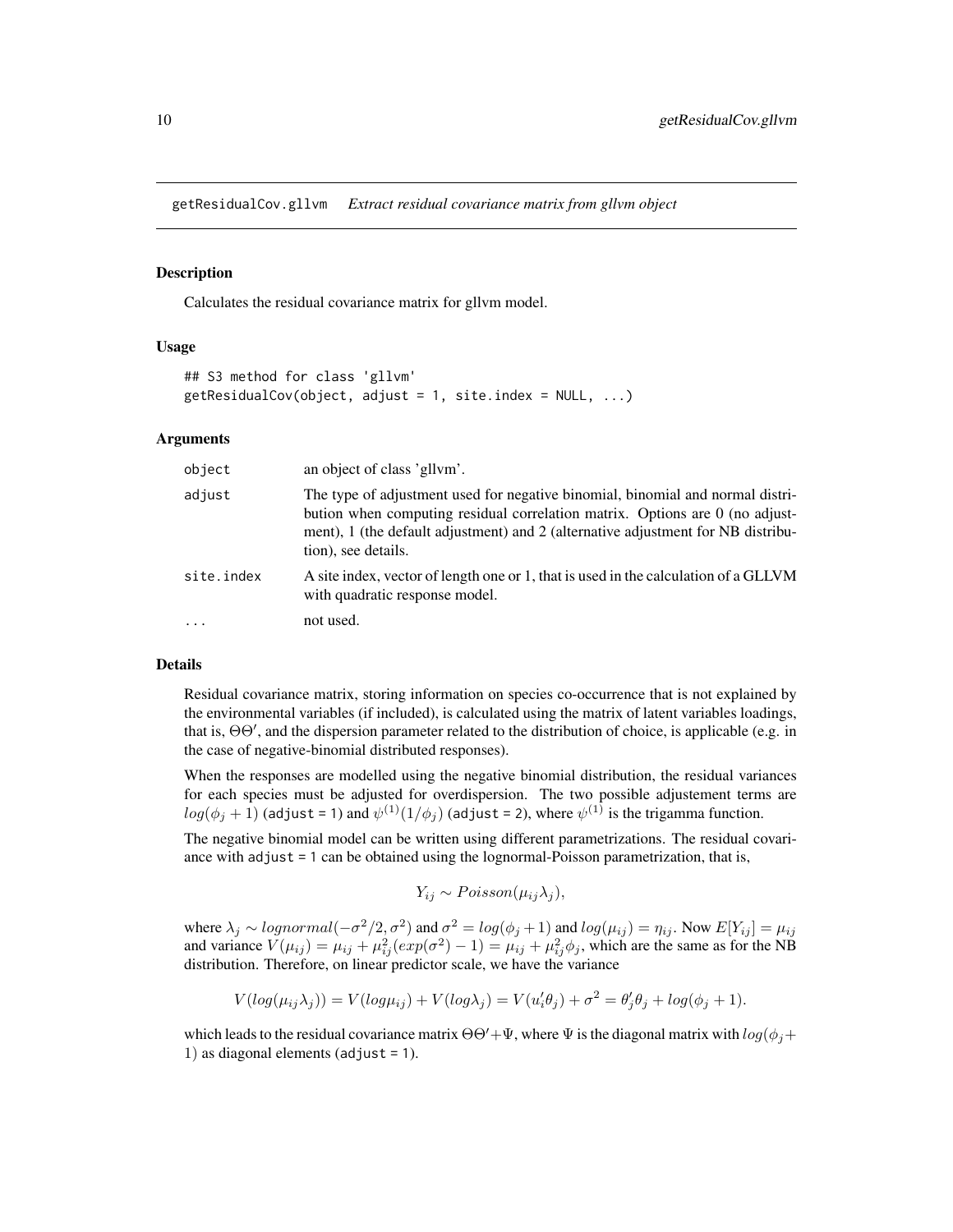Or, for a GLLVM where species are a quadratic function of the latent variables, we instead have

$$
V(log(\mu_{ij}\lambda_j)) = V(log\mu_{ij}) + V(log\lambda_j) = V(u'_i\theta_j - u'_iD_ju_i) + \sigma^2
$$
  
=  $\theta'_j\theta_j + 2diag(D_j)'diag(D_j)log(\phi_j + 1)$ .

which leads to the residual covariance matrix  $\Theta \Theta' + 2\Gamma_j \Gamma_j' + diag(\Phi)$ , where  $\Gamma_j$  holds the quadratic coefficients. Since the quadratic coefficients are constrained to be positive, the residual covariance in the latter case is, given the same coefficients on the linear term, equal or more positive than in the linear case.

The residual covariance matrix with adjust = 2 can be obtained by using Poisson-Gamma parametrization

$$
Y_{ij} \sim Poisson(\mu_{ij}\lambda_j),
$$

where  $\lambda_j \sim Gamma(1/\phi_j, 1/\phi_j)$  and  $\mu_{ij}$  is as above. The mean and the variance are of similar form as above and we have that

$$
V(log(\mu_{ij}\lambda_j)) = V(log\mu_{ij}) + V(log\lambda_j) = \theta'_j\theta_j + \psi^{(1)}(1/\phi_j),
$$

where  $\psi^{(1)}$  is the trigamma function.

In the case of binomial distribution, the adjustment terms (adjust = 1) are 1 for probit link and  $\pi^2/3$ for logit link. These are obtained by treating binomial model as latent variable model. Assume

$$
Y_{ij}^* = \eta_{ij} + e_{ij},
$$

where  $e_{ij} \sim N(0, 1)$  for probit model, and  $e_{ij} \sim logistic(0, 1)$  for logit model. Then binary response is defined as  $Y_{ij} = 1$ , if  $Y_{ij}^* > 0$  and 0 otherwise. Now we have that  $\mu_{ij} = P(Y_{ij} = 1)$  $P(Y_{ij}^* > 0) = P(\eta_{ij} > -e_{ij}) = P(e_{ij} < = \eta_{ij})$  which leads to probit and logit models. On linear predictor scale we then have that

$$
V(\eta_{ij} + e_{ij}) = V(\eta_{ij}) + V(e_{ij}).
$$

For the probit model, the residual covariance matrix is then  $\Theta\Theta' + I_m$ , and for the logit model  $\Theta \Theta' + \pi^2/3I_m$ . Similarly as above, for a GLLVM where species are a quadratic function of the latent variables, the term  $2\Gamma_j \Gamma'_j$  is added to the residual covariance matrix.

For normal distribution, we can write

$$
Y_{ij} = \eta_{ij} + e_{ij},
$$

where  $e_{ij} \sim N(0, \phi_j^2)$  and thus we have that

$$
V(\eta_{ij} + e_{ij}) = V(\eta_{ij}) + V(e_{ij}).
$$

For the gaussian model, the residual covariance matrix is then  $\Theta\Theta' + diag(\Phi^2)$ .

#### Value

Function returns following components:

| cov    | residual covariance matrix                                                                                                                                                   |
|--------|------------------------------------------------------------------------------------------------------------------------------------------------------------------------------|
| trace  | trace of the residual covariance matrix, the total variance explained                                                                                                        |
| var.q  | trace of the residual covariance matrix per latent variable, variance explained<br>per latent variable                                                                       |
| var.q2 | trace of the squared term of the residual covariance matrix per latent variable,<br>for quadratic responses. Variance explained per latent variable by the quadratic<br>term |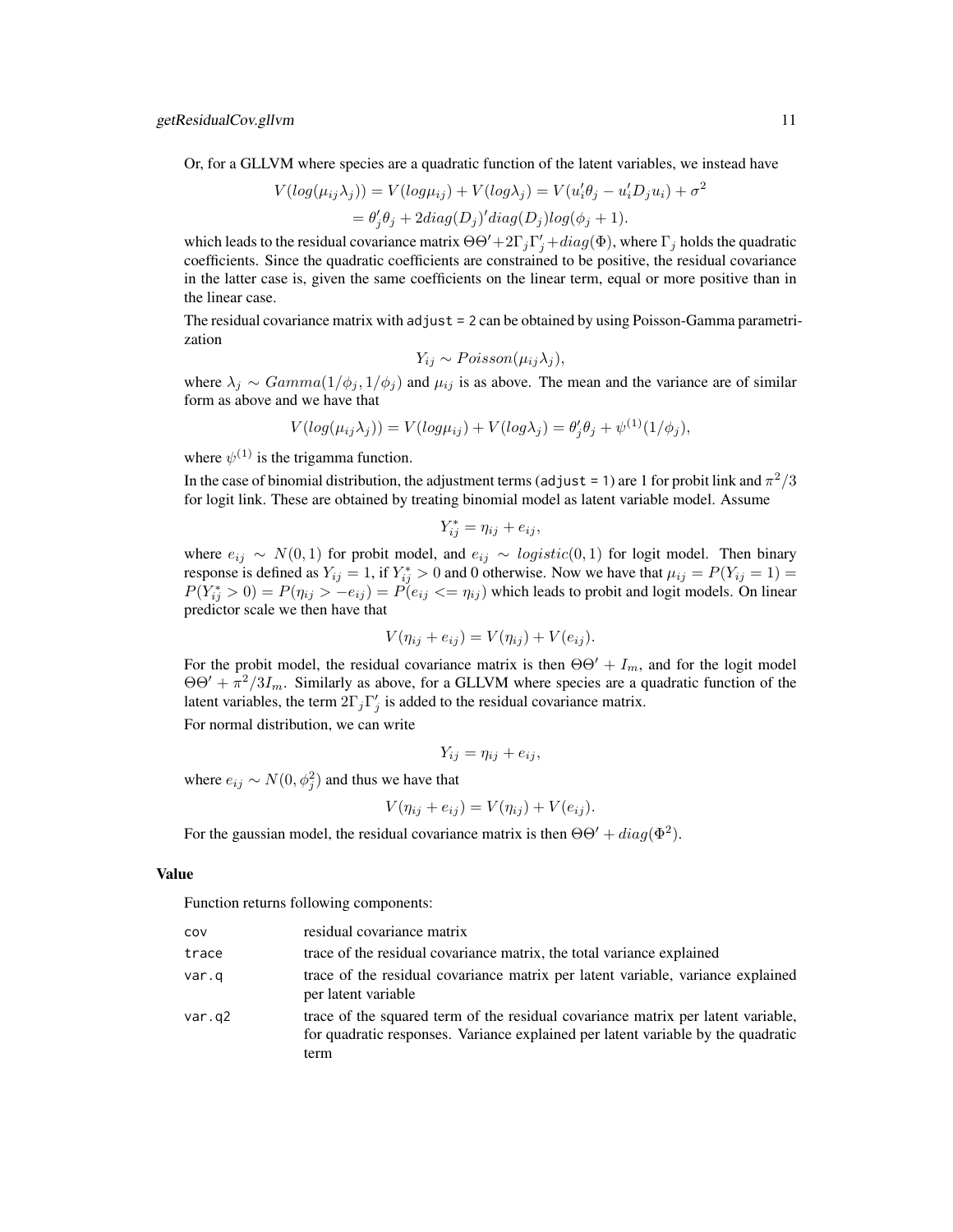12 gllvm

#### Author(s)

Francis K.C. Hui, Jenni Niku, David I. Warton, Bert van der Veen

#### Examples

```
## Not run:
# Load a dataset from the mvabund package
data(antTraits)
y <- as.matrix(antTraits$abund)
# Fit gllvm model
fit \leftarrow gllvm(y = y, family = poisson())
# residual covariance:
rescov <- getResidualCov(fit)
rescov$cov
# Trace of the covariance matrix
rescov$trace
# Variance explained per latent variable
rescov$var.q
```
## End(Not run)

<span id="page-11-1"></span>gllvm *Generalized Linear Latent Variable Models*

#### Description

Fits generalized linear latent variable model for multivariate data. The model can be fitted using Laplace approximation method or variational approximation method.

#### Usage

```
gllvm(
 y = NULL,X = NULL,TR = NULL,data = NULL,
  formula = NULL,
  lv.formula = NULL,
  num.lv = NULL,num.lv.c = 0,
  num.RR = 0,
  family,
  row.eff = FALSE,
  offset = NULL,
  quadratic = FALSE,
  sd.errors = TRUE,
  \mathsf{method} = "VA",randomX = NULL,
```
<span id="page-11-0"></span>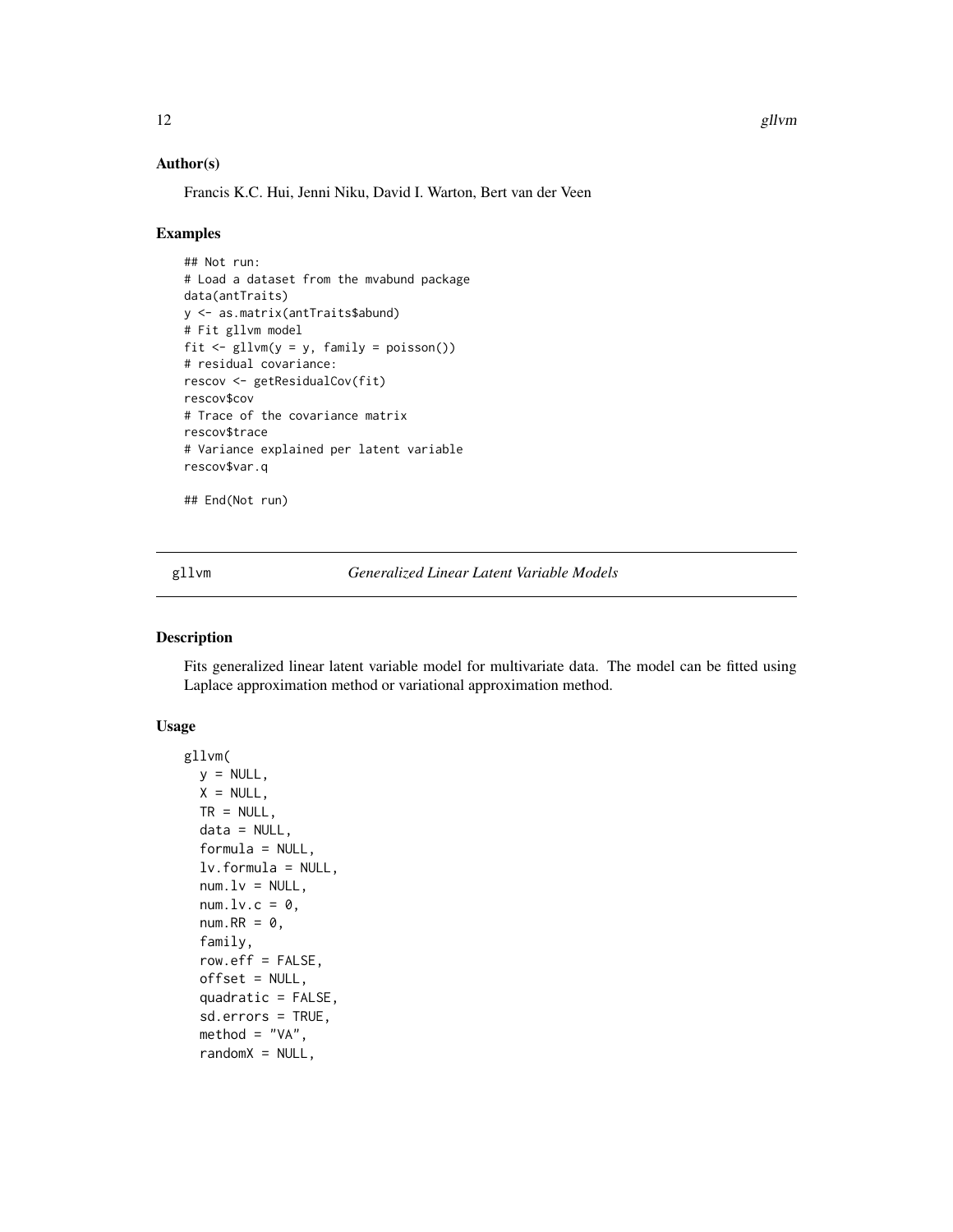#### gllvm and the state of the state of the state of the state of the state of the state of the state of the state of the state of the state of the state of the state of the state of the state of the state of the state of the

```
dependent.row = FALSE,
beta0com = FALSE,
zeta.struc = "species",
plot = FALSE,
link = "probit",
dist = 0,
corWithin = FALSE,
Power = 1.1,
seed = NULL,
scale.X = TRUE,return.terms = TRUE,
gradient.check = FALSE,
control = list(reltol = 1e-10, TMB = TRUE, optimizer = "optim", max.iter = 2000,
  maxit = 4000, trace = FALSE, optim.method = NULL,
control.va = list(Lambda.struc = "unstructured", Ab.struct = "unstructured",
  diag.iter = 1, Ab.diag.iter = 0, Lambda.start = c(0.3, 0.3, 0.3)),
control.start = list(starting.val = "res", n.init = 1, jitter.var = 0, start.fit =
 NULL, start.lvs = NULL, randomX.start = "zero", quad.start = 0.01, start.struc =
  "LV"),
...
```
#### Arguments

 $\mathcal{L}$ 

| У          | (n x m) matrix of responses.                                                                                                                                                                                                                                                                                                                                                                         |
|------------|------------------------------------------------------------------------------------------------------------------------------------------------------------------------------------------------------------------------------------------------------------------------------------------------------------------------------------------------------------------------------------------------------|
| Χ          | matrix or data frame of environmental covariates.                                                                                                                                                                                                                                                                                                                                                    |
| TR         | matrix or data.frame of trait covariates.                                                                                                                                                                                                                                                                                                                                                            |
| data       | data in long format, that is, matrix of responses, environmental and trait covari-<br>ates and row index named as "id". When used, model needs to be defined using<br>formula. This is alternative data input for $y$ , $X$ and TR.                                                                                                                                                                  |
| formula    | an object of class "formula" (or one that can be coerced to that class): a symbolic<br>description of the model to be fitted (for fixed-effects predictors).                                                                                                                                                                                                                                         |
| lv.formula | an object of class "formula" (or one that can be coerced to that class): a symbolic<br>description of the model to be fitted (for latent variables).                                                                                                                                                                                                                                                 |
| num.lv     | number of latent variables, d, in gllvm model. Non-negative integer, less than<br>number of response variables (m). Defaults to 0.                                                                                                                                                                                                                                                                   |
| num.lv.c   | number of latent variables, d, in gllvm model to constrain, with residual term.<br>Non-negative integer, less than number of response (m) and equal to, or less<br>than, the number of predictor variables $(k)$ . Defaults to 0. Requires specification<br>of "lv.formula" in combination with "X" or "datayx". Can be used in combina-<br>tion with num.lv and fixed-effects, but not with traits. |
| num.RR     | number of latent variables, d, in gllvm model to constrain, without residual term<br>(reduced rank regression). Cannot yet be combined with traits.                                                                                                                                                                                                                                                  |
| family     | distribution function for responses. Options are "negative.binomial" (with<br>log link), poisson(link = "log"), binomial(link = "probit") (and also with<br>link = "logit" when method = "LA" or method = "EVA"), zero inflated poisson                                                                                                                                                              |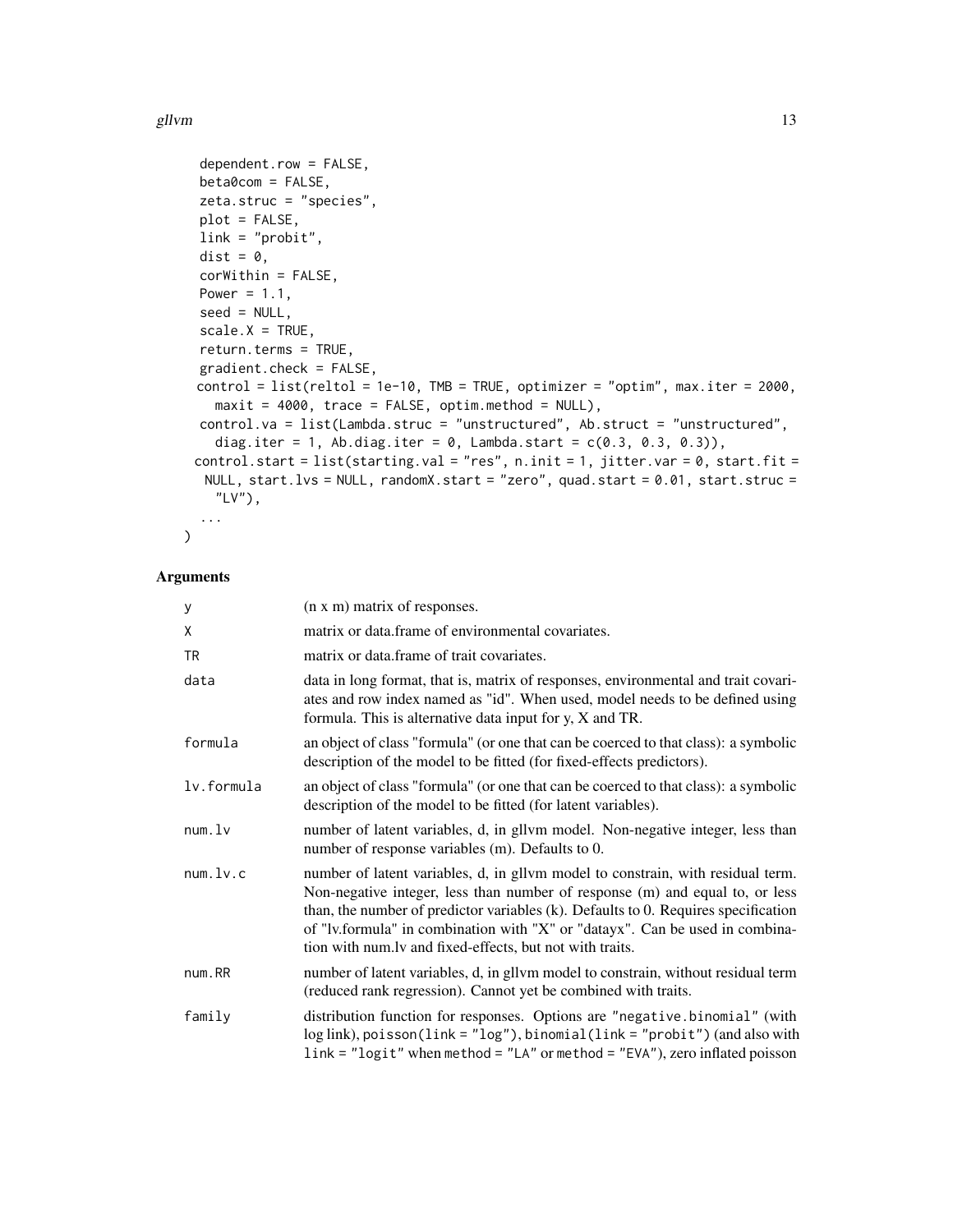("ZIP"), gaussian(link = "identity"), Tweedie ("tweedie") (with log link, for "LA" and "EVA"-method), "gamma" (with log link), "exponential" (with log link), beta ("beta") (with logit and probit link, for "LA" and "EVA"-method) and "ordinal" (only with "VA"-method).

- row.eff FALSE, fixed, "random" or formula to define the structure for the row parameters. Indicating whether row effects are included in the model as a fixed or as a random effects. Defaults to FALSE when row effects are not included. Structured random row effects can be defined via formula, eg.  $\sim$ (1|groups), when unique row effects are set for each group, not for all rows, grouping variable need to be included in X. Correlation structure between random group effects/intercepts can also be set using ~struc(1|groups), where option to 'struc' are corAR1 (AR(1) covariance), corExp (exponentielly decaying, see argument 'dist') and corCS (compound symmetry). Correlation structure can be set between or within groups, see argument 'corWithin'.
- offset vector or matrix of offset terms.
- quadratic either FALSE(default), TRUE, or LV. If FALSE models species responses as a linear function of the latent variables. If TRUE models species responses as a quadratic function of the latent variables. If LV assumes species all have the same quadratic coefficient per latent variable.

sd.errors logical. If TRUE (default) standard errors for parameter estimates are calculated.

- method model can be fitted using Laplace approximation method (method = "LA") or variational approximation method (method = "VA"), or with extended variational approximation method (method = "EVA") when VA is not applicable. If particular model has not been implemented using the selected method, model is fitted using the alternative method as a default. Defaults to "VA".
- randomX formula for species specific random effects of environmental variables in fourth corner model. Defaults to NULL, when random slopes are not included.

dependent.row logical, whether or not random row effects are correlated (dependent) with the latent variables. Defaults to FALSE when correlation terms are not included.

- beta0com logical, if FALSE column-specific intercepts are assumed. If TRUE, a common intercept is used which is allowed only for fourth corner models.
- zeta.struc Structure for cut-offs in the ordinal model. Either "common", for the same cutoffs for all species, or "species" for species-specific cut-offs. For the latter, classes are arbitrary per species, each category per species needs to have at least one observations. Defaults to "species".
- plot logical, if TRUE ordination plots will be printed in each iteration step when TMB = FALSE. Defaults to FALSE.
- link link function for binomial family if method = "LA" and beta family. Options are "logit" and "probit.

dist coordinates or time points used for row parameters correlation structure corExp.

corWithin logical. If TRUE, correlation is set between row effects of the observation units within group. Correlation and groups can be defined using row.eff. Defaults to FALSE, when correlation is set for row parameters between groups.

Power fixed power parameter in Tweedie model. Scalar from interval (1,2). Defaults to 1.1.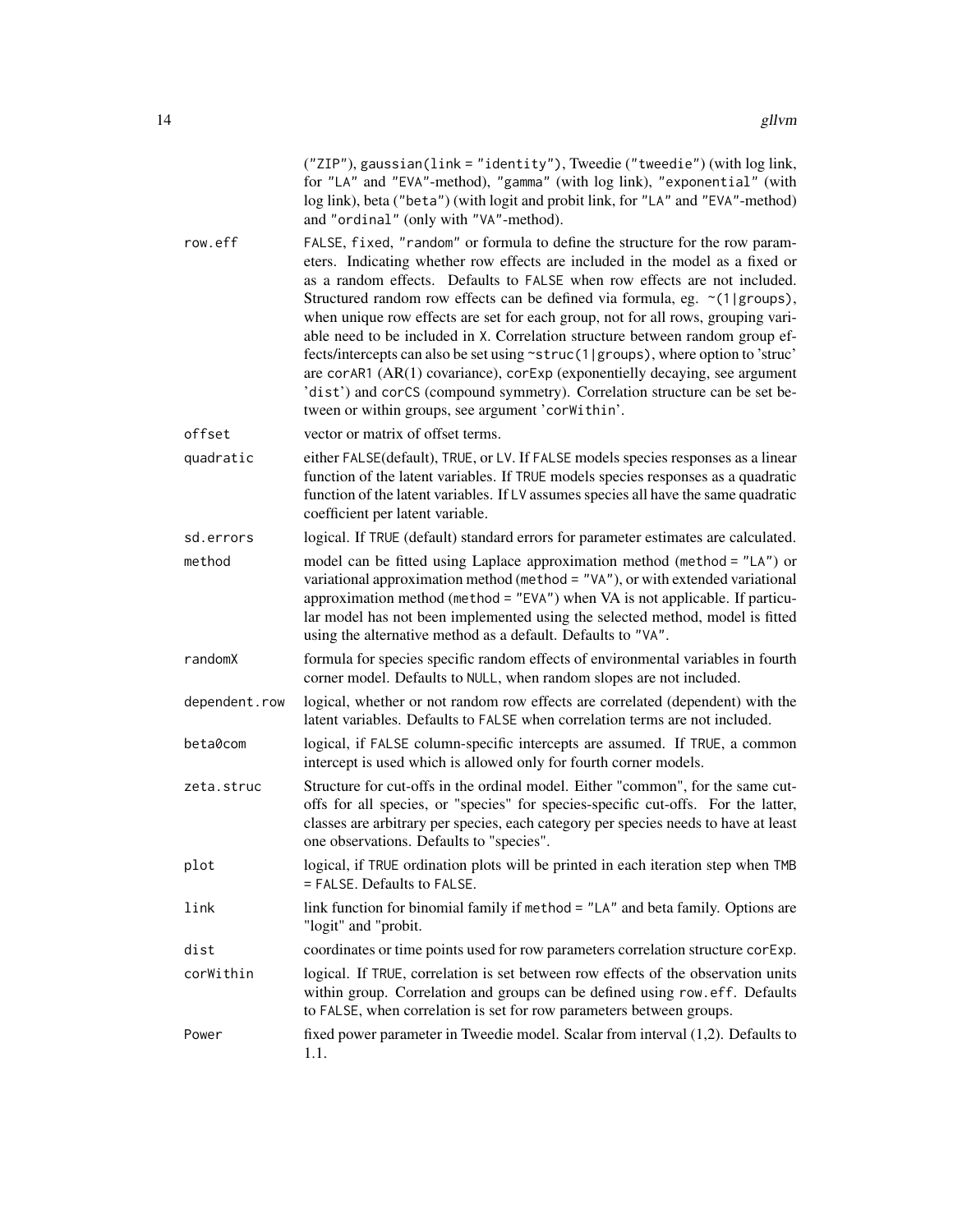<span id="page-14-0"></span>

| seed          | a single seed value, defaults to NULL.                                                                                                                                                                                                                                                                                                                                                                                                                           |
|---------------|------------------------------------------------------------------------------------------------------------------------------------------------------------------------------------------------------------------------------------------------------------------------------------------------------------------------------------------------------------------------------------------------------------------------------------------------------------------|
| scale.X       | if TRUE, covariates are scaled when fourth corner model is fitted.                                                                                                                                                                                                                                                                                                                                                                                               |
| return.terms  | logical, if TRUE 'terms' object is returned.                                                                                                                                                                                                                                                                                                                                                                                                                     |
|               | gradient.check logical, if TRUE gradients are checked for large values $(>0.01)$ even if the opti-<br>mization algorithm did converge.                                                                                                                                                                                                                                                                                                                           |
| control       | A list with the following arguments controlling the optimization:                                                                                                                                                                                                                                                                                                                                                                                                |
|               | · reltol: convergence criteria for log-likelihood, defaults to 1e-8.<br>• TMB: logical, if TRUE model will be fitted using Template Model Builder<br>(TMB). TMB is always used if method = "LA". Defaults to TRUE.                                                                                                                                                                                                                                               |
|               | • optimizer: if TMB=TRUE, log-likelihood can be optimized using "optim"<br>(default) or "nlminb".                                                                                                                                                                                                                                                                                                                                                                |
|               | • max.iter: maximum number of iterations when TMB = FALSE or for optimizer<br>$=$ "nlminb" when TMB = TRUE, defaults to 200.                                                                                                                                                                                                                                                                                                                                     |
|               | • <i>maxit</i> : maximum number of iterations for optimizer, defaults to 4000.                                                                                                                                                                                                                                                                                                                                                                                   |
|               | • trace: logical, if TRUE in each iteration step information on current step will<br>be printed. Defaults to FALSE. Only with TMB = FALSE.                                                                                                                                                                                                                                                                                                                       |
|               | • <i>optim.method</i> : optimization method to be used if optimizer is "optim".<br>Defaults to "BFGS", and "L-BFGS-B" to Tweedie family due the limited-<br>memory use.                                                                                                                                                                                                                                                                                          |
| control.va    | A list with the following arguments controlling the variational approximation<br>method:                                                                                                                                                                                                                                                                                                                                                                         |
|               | • Lambda.struc: covariance structure of VA distributions for latent variables<br>when method = "VA", "unstructured" or "diagonal".                                                                                                                                                                                                                                                                                                                               |
|               | • Ab.struct: covariance structure of VA distributions for random slopes when<br>method = "VA", "unstructured" or "diagonal".                                                                                                                                                                                                                                                                                                                                     |
|               | · diag.iter: non-negative integer which can sometimes be used to speed up<br>the updating of variational (covariance) parameters in VA method. Can<br>sometimes improve the accuracy. If $TMB = TRUE$ either 0 or 1. Defaults to 1.                                                                                                                                                                                                                              |
|               | • Ab.diag.iter: As above, but for variational covariance of random slopes.                                                                                                                                                                                                                                                                                                                                                                                       |
|               | · Lambda.start: starting values for variances in VA distributions for latent<br>variables, random row effects and random slopes in variational approxima-<br>tion method. Defaults to 0.2.                                                                                                                                                                                                                                                                       |
| control.start | A list with the following arguments controlling the starting values:                                                                                                                                                                                                                                                                                                                                                                                             |
|               | • <i>starting.val</i> : starting values can be generated by fitting model without latent<br>variables, and applying factorial analysis to residuals to get starting values<br>for latent variables and their coefficients (starting.val = "res"). An-<br>other options are to use zeros as a starting values (starting.val = "zero")<br>or initialize starting values for latent variables with (n x num.lv) matrix.<br>Defaults to "res", which is recommended. |
|               | • <i>n.init</i> : number of initial runs. Uses multiple runs and picks up the one<br>giving highest log-likelihood value. Defaults to 1.<br>• <i>start fit</i> : object of class 'gllym' which can be given as starting parameters                                                                                                                                                                                                                               |

• *start.fit*: object of class 'gllvm' which can be given as starting parameters for count data (poisson, NB, or ZIP).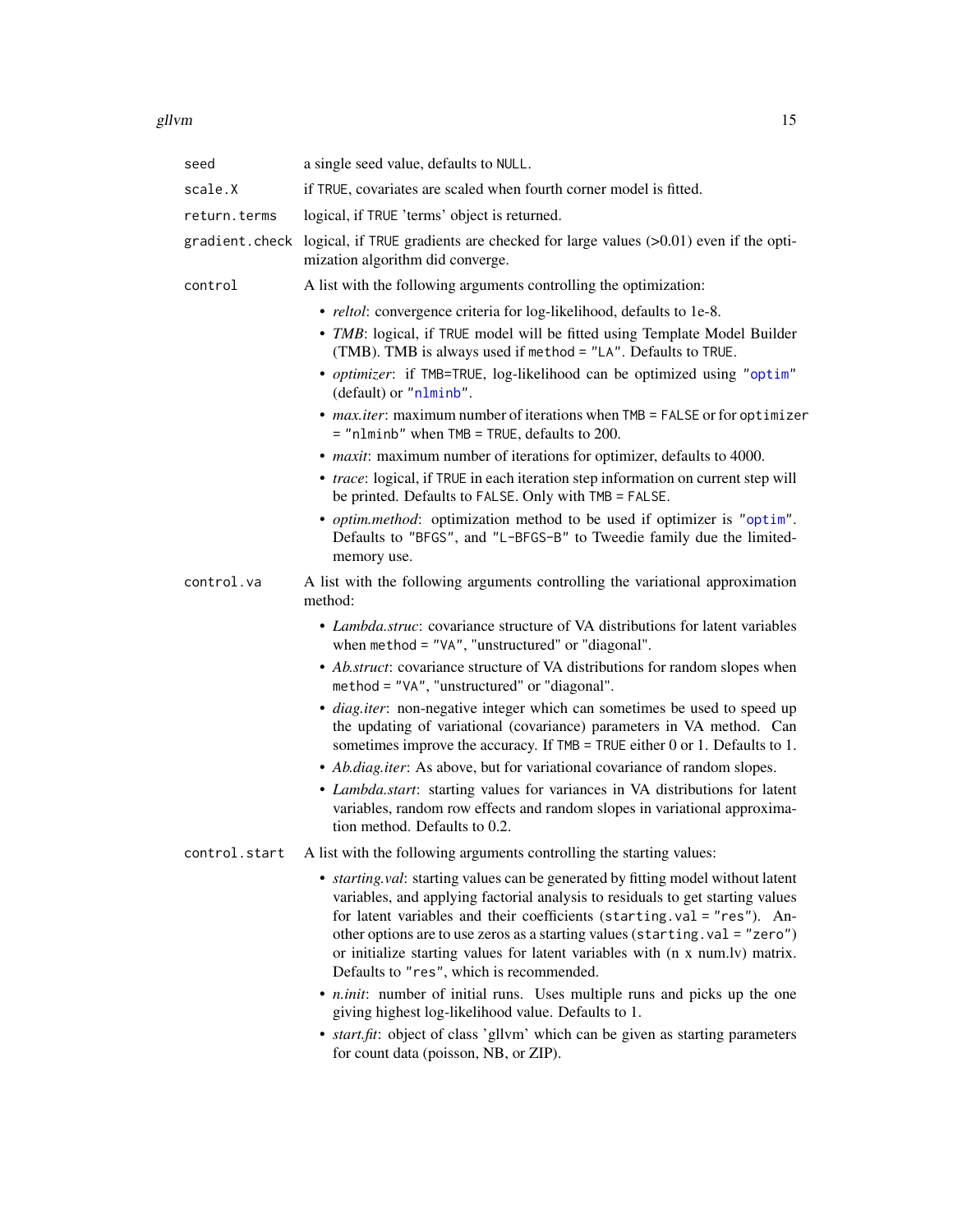- *start.lvs*: initialize starting values for latent variables with (n x num.lv) matrix. Defaults to NULL.
- *jitter.var*: jitter variance for starting values of latent variables. Defaults to 0, meaning no jittering.
- *randomX.start*: Starting value method for the random slopes. Options are "zero" and "res". Defaults to "zero".
- *start.struc*: Starting value method for the quadratic term. Options are "LV" (default) and "all".
- *quad.start*: Starting values for quadratic coefficients. Defaults to 0.01.

... Not used.

#### Details

Fits generalized linear latent variable models as in Hui et al. (2015 and 2017) and Niku et al. (2017). Method can be used with two types of latent variable models depending on covariates. If only site related environmental covariates are used, the expectation of response  $Y_{ij}$  is determined by

$$
g(\mu_{ij}) = \eta_{ij} = \alpha_i + \beta_{0j} + x_i'\beta_j + u_i'\theta_j,
$$

where  $g(.)$  is a known link function,  $u_i$  are d-variate latent variables  $(d \ll m)$ ,  $\alpha_i$  is an optional row effect at site  $i$ , and it can be fixed or random effect (also other structures are possible, see below),  $\beta_{0j}$  is an intercept term for species j,  $\beta_j$  and  $\theta_j$  are column specific coefficients related to covariates and the latent variables, respectively.

Quadratic model: Alternatively, a more complex version of the model can be fitted with quadratic = TRUE, where species are modeled as a quadratic function of the latent variables:

$$
g(\mu_{ij}) = \eta_{ij} = \alpha_i + \beta_{0j} + x_i'\beta_j + u_i'\theta_j - u_i'D_ju_i
$$

. Here, D\_j is a diagonal matrix of positive only quadratic coefficients, so that the model generates concave shapes only. This implementation follows the ecological theoretical model where species are generally recognized to exhibit non-linear response curves. For a model with quadratic responses, quadratic coefficients are assumed to be the same for all species:

$$
D_j = D
$$

. This model requires less information per species and can be expected to be more applicable to most datasets. The quadratic coefficients D can be used to calculate the length of ecological gradients. For quadratic responses, it can be useful to provide the latent variables estimated with a GLLVM with linear responses, or estimated with (Detrended) Correspondence Analysis. The latent variables can then be passed to the start.lvs argument inside the control.start list, which in many cases gives good results.

Constrained ordination: For GLLVMs with both linear and quadratic response model, the latent variable can be constrained to a series of covariates  $x<sub>l</sub>v$ :

$$
g(\mu_{ij}) = \alpha_i + \beta_{0j} + x_i'\beta_j + (z_i + X_i v\beta_l v)' \gamma_j - (z_i + X_i v\beta_l v)' D_j(z_i + X_i v\beta_l v) + u_i'\theta_j - u_i'D_j u_i,
$$

where  $z_i + X_i v \beta_i v$  are constrained latent variables, which account for variation that can be explained by some covariates  $X_l v$  after accounting for the effects of covariates included in the fixed-effects part of the model  $X$ , and  $u_i$  are unconstrained latent variables that account for any remaining residual variation.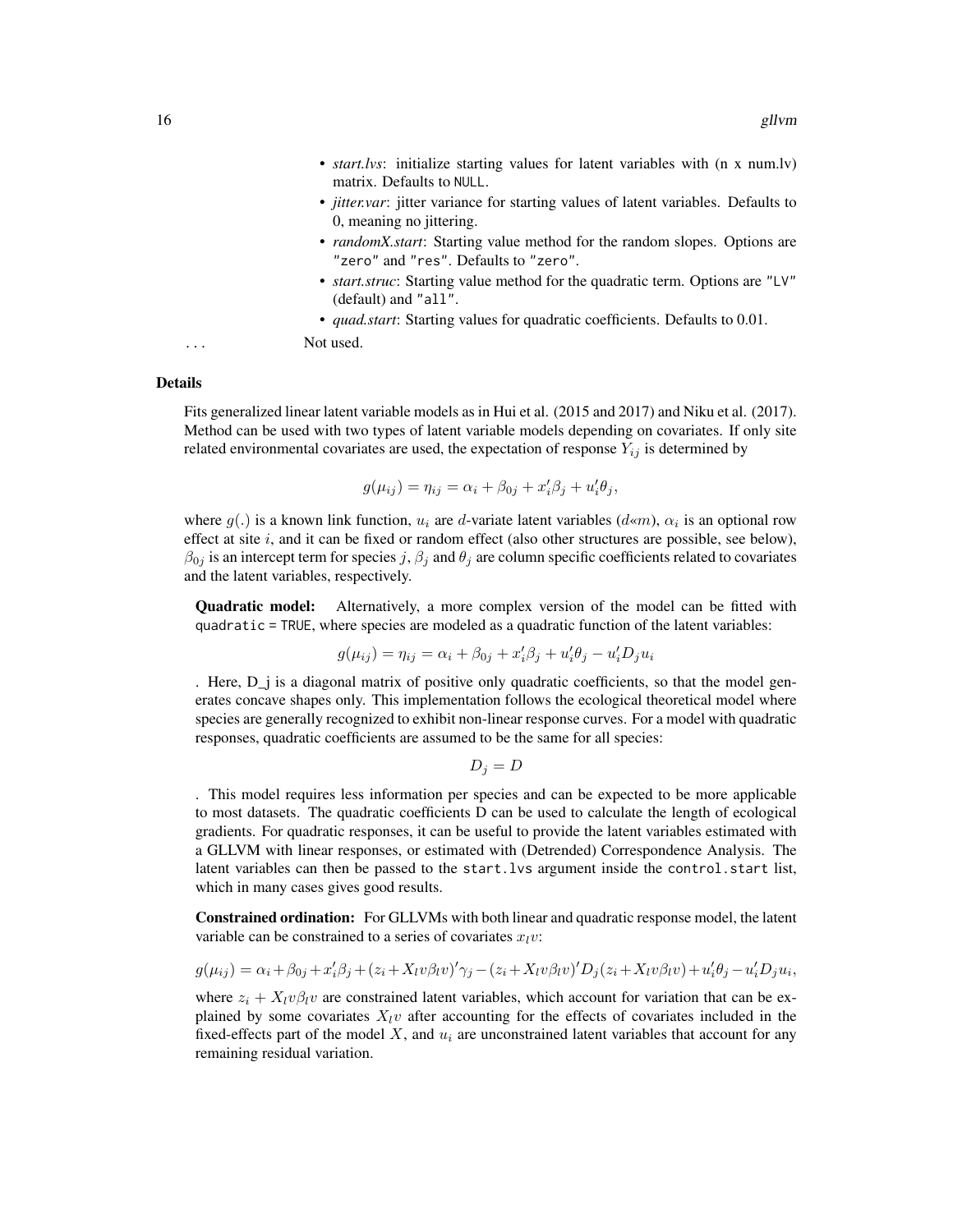Fourth corner model: An alternative model is the fourth corner model (Brown et al., 2014, Warton et al., 2015) which will be fitted if also trait covariates are included. The expectation of response  $Y_{ij}$  is

$$
g(\mu_{ij}) = \alpha_i + \beta_{0j} + x_i'(\beta_x + b_j) + TR_j'\beta_t + vec(B) * kronecker(TR_j, X_i) + u_i'\theta_j - u_i'D_ju_i
$$

where g(.),  $u_i$ ,  $\beta_{0j}$  and  $\theta_j$  are defined as above. Vectors  $\beta_x$  and  $\beta_t$  are the main effects or coefficients related to environmental and trait covariates, respectively, matrix  $B$  includes interaction terms. Vectors  $b_i$  are optional species-specific random slopes for environmental covariates. The interaction/fourth corner terms are optional as well as are the main effects of trait covariates.

**Structured row effects:** In addition to the site-specific random effects,  $\alpha_i$ , it is also possible to set arbitrary structure/design for the row effects. That is, assume that observations / rows  $i = 1, ..., n$  in the data matrix are from groups  $t = 1, ..., T$ , so that each row i belongs to one of the groups, denote  $G(i) \in \{1, ..., T\}$ . Each group t has a number of observations  $n_t$ , so that  $\sum_{t=1}^{T} n_t = n$ . Now we can set random intercept for each group t, (see argument 'row.eff'):

$$
g(\mu_{ij}) = \eta_{ij} = \alpha_{G(i)} + \beta_{0j} + x_i'\beta_j + u_i'\theta_j,
$$

There is also a possibility to set correlation structure for the random intercepts between groups, so that  $(\alpha_1, ..., \alpha_T)^\top \sim N(0, \Sigma_r)$ . That might be the case, for example, when the groups are spatially or temporally dependent. Another option is to set row specific random intercepts  $\alpha_i$ , but to set the correlation structure for the observations within groups, (see argument 'corWithin'). That is, we can set  $corr(\alpha_i, \alpha_{i'}) = C(i, i') \neq 0$  according to some correlation function C, when  $G(i) = G(i')$ . This model is restricted to the case, where each group has equal number of observations (rows), that is  $n_t = n_{t'}$  for all  $t, t' \in \{1, ..., T\}$ .

The correlation structures available in the package are

- corAR1 autoregressive process of order 1.
- corExp exponentially decaying, see argument 'dist'.
- corCS compound symmetry.

Starting values: The method is sensitive for the choices of initial values of the latent variables. Therefore it is recommendable to use multiple runs and pick up the one giving the highest log-likelihood value (see argument 'n.init'). However, sometimes this is computationally too demanding, and default option starting.val = "res" is recommended. For more details on different starting value methods, see Niku et al., (2018).

Models are implemented using TMB (Kristensen et al., 2015) applied to variational approximation (Hui et al., 2017), extended variational approximation (Korhonen et al., 2021) and Laplace approximation (Niku et al., 2017).

With ordinal family response classes must start from 0 or 1.

#### Distributions:

Mean and variance for distributions are defined as follows.

- For count data family = poisson(): Expectation  $E[Y_{ij}] = \mu_{ij}$ , variance  $V(\mu_{ij}) = \mu_{ij}$ , or
- family = "negative.binomial": Expectation  $E[Y_{ij}] = \mu_{ij}$ , variance  $V(\mu_{ij}) = \mu_{ij} +$  $\mu_{ij}^2 \phi_j$ , or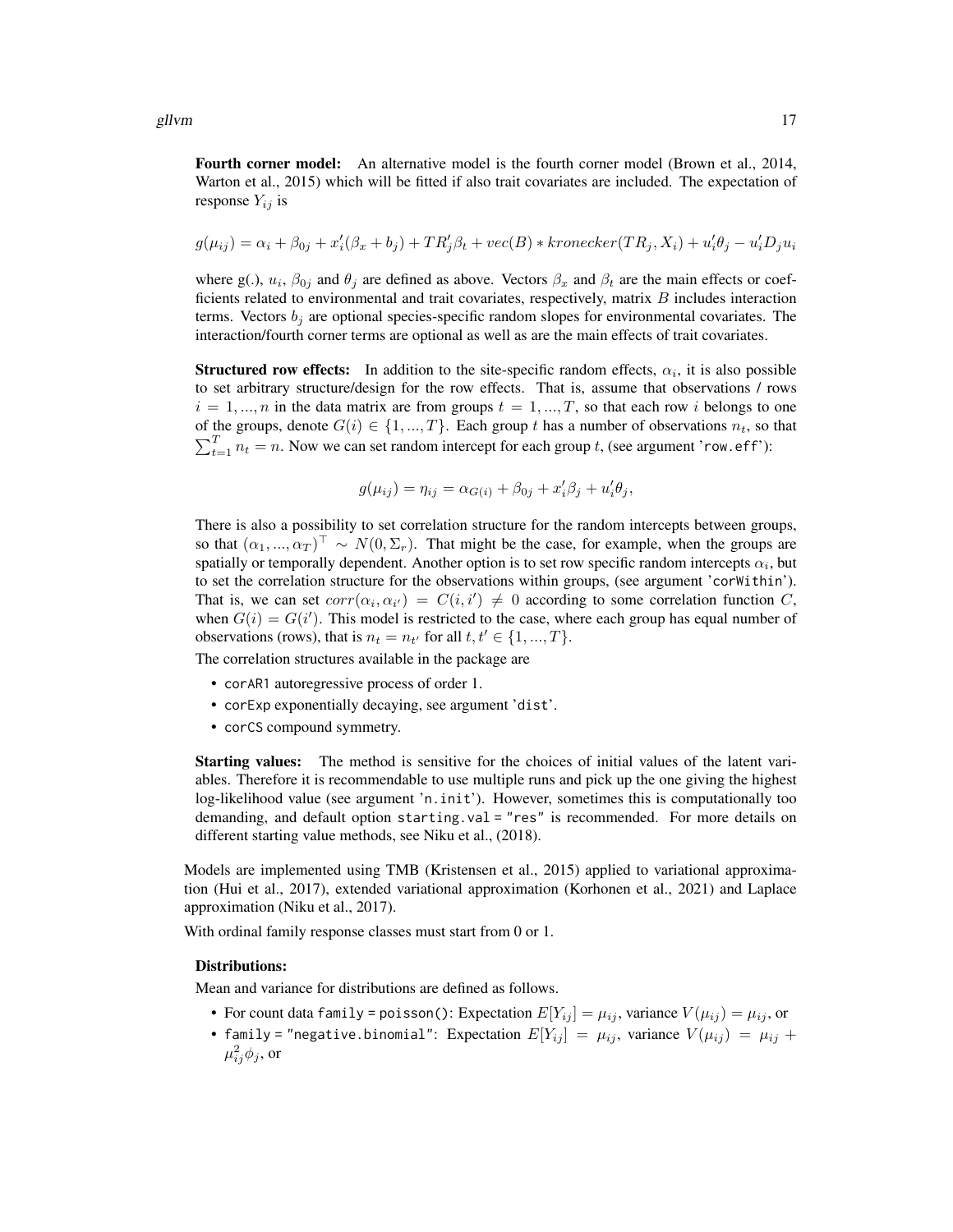- family = "ZIP": Expectation  $E[Y_{ij}] = (1-p)\mu_{ij}$ , variance  $V(\mu_{ij}) = \mu_{ij}(1-p)(1+\mu_{ij}p)$ .
- For binary data family = binomial(): Expectation  $E[Y_{ij}] = \mu_{ij}$ , variance  $V(\mu_{ij}) = \mu_{ij} (1-\mu_{ij})$  $\mu_{ij}$ ).
- For percent cover data  $0 < Y_{ij} < 1$  family = "beta": Expectation  $E[Y_{ij}] = \mu_{ij}$ , variance  $V(\mu_{ij}) = \mu_{ij} (1 - \mu_{ij}) / (1 + \phi_j).$
- For positive continuous data family = "gamma":Expectation  $E[Y_{ij}] = \mu_{ij}$ , variance  $V(\mu_{ij})$  =  $\mu_{ij}^2/\phi_j$ , where  $\phi_j$  is species specific shape parameter.
- For non-negative continuous data family = "exponential": Expectation  $E[Y_{ij}] = \mu_{ij}$ , variance  $V(\mu_{ij}) = \mu_{ij}^2$ .
- For non-negative continuous or biomass datafamily = "tweedie" Expectation  $E[Y_{ij}] = \mu_{ij}$ , variance  $V(\mu_{ij}) = \phi_j * \mu_{ij}^{\nu}$ , where  $\nu$  is a power parameter of Tweedie distribution. See details Dunn and Smyth (2005).
- For ordinal data family = "ordinal": Cumulative probit model, see Hui et.al. (2016).
- For normal distributed data family = gaussian(): Expectation  $E[Y_{ij}] = \mu_{ij}$ , variance  $V(y_{ij}) = \phi_j^2$ .

#### Value

An object of class "gllvm" includes the following components:

| call              | function call                                                                                                                                                                                                  |
|-------------------|----------------------------------------------------------------------------------------------------------------------------------------------------------------------------------------------------------------|
| logL              | log likelihood                                                                                                                                                                                                 |
| 1vs               | latent variables                                                                                                                                                                                               |
| params            | list of parameters                                                                                                                                                                                             |
|                   | • theta coefficients related to latent variables                                                                                                                                                               |
|                   | • LyXcoef Covariate coefficients related to constrained latent variables                                                                                                                                       |
|                   | • beta0 column specific intercepts                                                                                                                                                                             |
|                   | • Xcoef coefficients related to environmental covariates X                                                                                                                                                     |
|                   | • B coefficients in fourth corner model                                                                                                                                                                        |
|                   | • row.params row-specific intercepts                                                                                                                                                                           |
|                   | • phi dispersion parameters $\phi$ for negative binomial or Tweedie family, prob-<br>ability of zero inflation for ZIP family, standard deviation for gaussian fam-<br>ily or shape parameter for gamma family |
|                   | • inv.phi dispersion parameters $1/\phi$ for negative binomial                                                                                                                                                 |
| Power             | power parameter $\nu$ for Tweedie family                                                                                                                                                                       |
| sd                | list of standard errors of parameters                                                                                                                                                                          |
| prediction.errors |                                                                                                                                                                                                                |
|                   | list of prediction covariances for latent variables and variances for random row<br>effects when method "LA" is used                                                                                           |
| A, Ar             | covariance matrices for variational densities of latent variables and variances for<br>random row effects                                                                                                      |

#### **Note**

If function gives warning: 'In  $f(x, \text{ order} = 0)$  : value out of range in 'Igamma'', optimizer have visited an area where gradients become too big. It is automatically fixed by trying another step in the optimization process, and can be ignored if errors do not occur.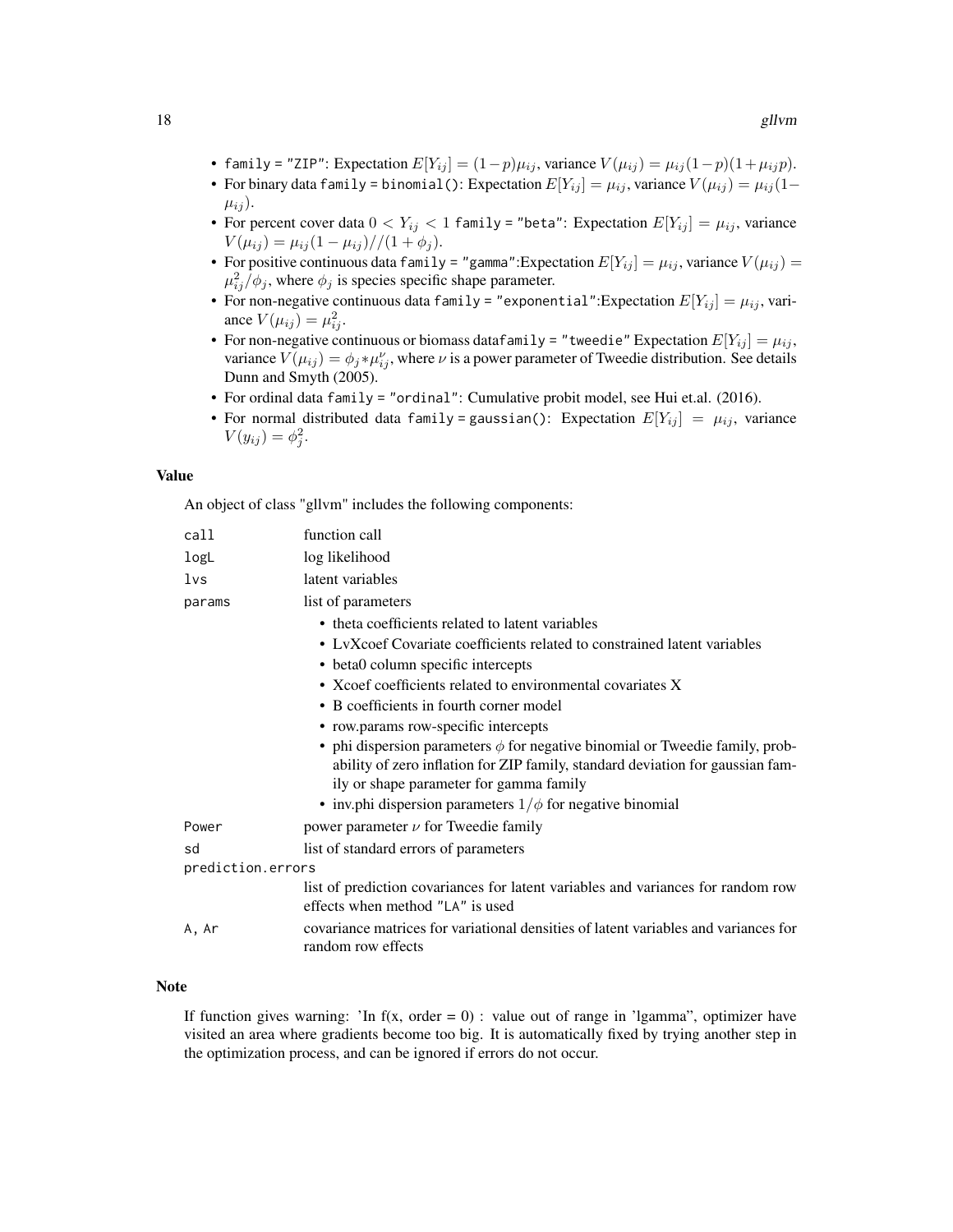#### <span id="page-18-0"></span>gllvm and the state of the state of the state of the state of the state of the state of the state of the state of the state of the state of the state of the state of the state of the state of the state of the state of the

#### Author(s)

Jenni Niku <jenni.m.e.niku@jyu.fi>, Wesley Brooks, Riki Herliansyah, Francis K.C. Hui, Sara Taskinen, David I. Warton, Bert van der Veen

#### **References**

Brown, A. M., Warton, D. I., Andrew, N. R., Binns, M., Cassis, G., and Gibb, H. (2014). The fourth-corner solution - using predictive models to understand how species traits interact with the environment. Methods in Ecology and Evolution, 5:344-352.

Dunn, P. K. and Smyth, G. K. (2005). Series evaluation of tweedie exponential dispersion model densities. Statistics and Computing, 15:267-280.

Hui, F. K. C., Taskinen, S., Pledger, S., Foster, S. D., and Warton, D. I. (2015). Model-based approaches to unconstrained ordination. Methods in Ecology and Evolution, 6:399-411.

Hui, F. K. C., Warton, D., Ormerod, J., Haapaniemi, V., and Taskinen, S. (2017). Variational approximations for generalized linear latent variable models. Journal of Computational and Graphical Statistics. Journal of Computational and Graphical Statistics, 26:35-43.

Kasper Kristensen, Anders Nielsen, Casper W. Berg, Hans Skaug, Bradley M. Bell (2016). TMB: Automatic Differentiation and Laplace Approximation. Journal of Statistical Software, 70(5), 1-21.

Korhonen, P., Hui, F. K. C., Niku, J., and Taskinen, S. (2021). Fast, universal estimation of latent variable models using extended variational approximations. Submitted.

Niku, J., Warton, D. I., Hui, F. K. C., and Taskinen, S. (2017). Generalized linear latent variable models for multivariate count and biomass data in ecology. Journal of Agricultural, Biological, and Environmental Statistics, 22:498-522.

Niku, J., Brooks, W., Herliansyah, R., Hui, F. K. C., Taskinen, S., and Warton, D. I. (2018). Efficient estimation of generalized linear latent variable models. PLoS One, 14(5):1-20.

Warton, D. I., Guillaume Blanchet, F., O'Hara, R. B., Ovaskainen, O., Taskinen, S., Walker, S. C. and Hui, F. K. C. (2015). So many variables: Joint modeling in community ecology. Trends in Ecology & Evolution, 30:766-779.

#### See Also

[coefplot.gllvm](#page-3-1), [confint.gllvm](#page-4-1), [ordiplot.gllvm](#page-22-1), [plot.gllvm](#page-25-1), [summary.gllvm](#page-34-1).

#### Examples

```
# Extract subset of the microbial data to be used as an example
data(microbialdata)
X <- microbialdata$Xenv
y <- microbialdata$Y[, order(colMeans(microbialdata$Y > 0),
                     decreasing = TRUE [21:40]]
fit \leq gllvm(y, X, formula = \sim pH + Phosp, family = poisson())
fit$logL
ordiplot(fit)
coefplot(fit)
```
## Load a dataset from the mvabund package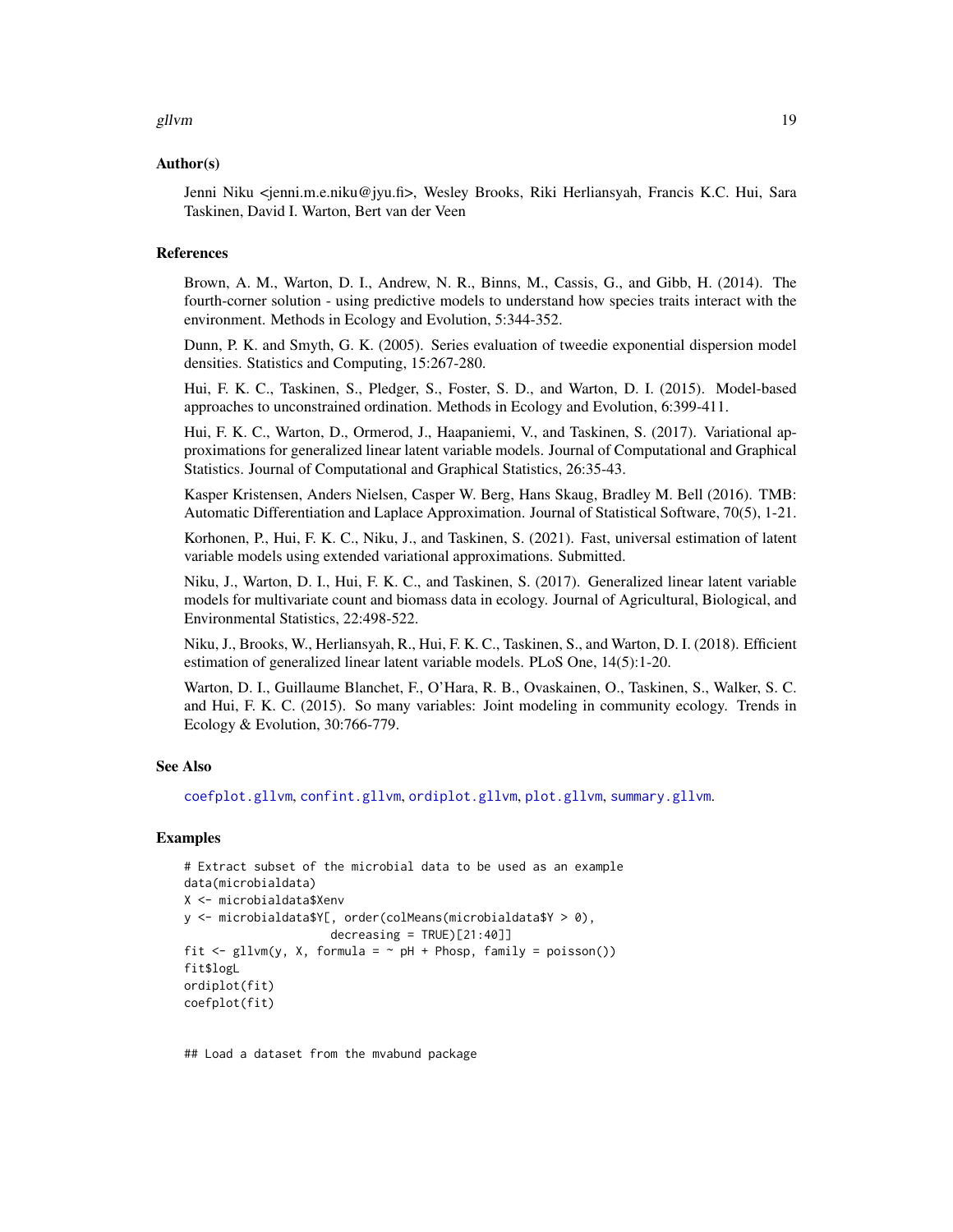```
20 gllvm
```

```
library(mvabund)
data(antTraits)
y <- as.matrix(antTraits$abund)
X <- as.matrix(antTraits$env)
TR <- antTraits$traits
# Fit model with environmental covariates Bare.ground and Shrub.cover
fit \leq gllvm(y, X, formula = \sim Bare.ground + Shrub.cover,
            family = poisson())
ordiplot(fit)
coefplot(fit)
## Example 1: Fit model with two unconstrained latent variables
# Using variational approximation:
fitv0 \leq g \text{llw}(y, \text{ family} = \text{``negative} \cdot \text{binomial''}, \text{ method} = \text{``VA''})ordiplot(fitv0)
plot(fitv0, mfrow = c(2,2))summary(fitv0)
confint(fitv0)
## Example 1a: Fit model with two constrained latent variables and with
# quadratic response model
# We scale and centre the predictors to improve convergence
fity1 <- gllvm(y, X = scale(X), family = "negative.binomial",
              num.lv.c=2, method="VA")
ordiplot(fity1, biplot = TRUE)
# Using Laplace approximation: (this line may take about 30 sec to run)
fitl0 \le gllvm(y, family = "negative.binomial", method = "LA")
ordiplot(fitl0)
# Poisson family:
fit.p \le gllvm(y, family = poisson(), method = "LA")
ordiplot(fit.p)
# Use poisson model as a starting parameters for ZIP-model, this line
# may take few minutes to run
fit.z <- gllvm(y, family = "ZIP", method = "LA",
              control.start = list(start.fit = fit.p)ordiplot(fit.z)
## Example 2: gllvm with environmental variables
# Fit model with two latent variables and all environmental covariates,
fitvX <- gllvm(formula = y ~ X, family = "negative.binomial")
ordiplot(fitvX, biplot = TRUE)
coefplot(fitvX)
# Fit model with environmental covariates Bare.ground and Shrub.cover
fitvX2 <- gllvm(y, X, formula = ~Bare.ground + Shrub.cover,family = "negative.binomial")
ordiplot(fitvX2)
coefplot(fitvX2)
# Use 5 initial runs and pick the best one
fitvX_5 <- gllvm(y, X, formula = ~Bare.ground + Shrub.cover,family = "negative.binomial", control.start=list(n.init = 5, jitter.var = (0.1))
```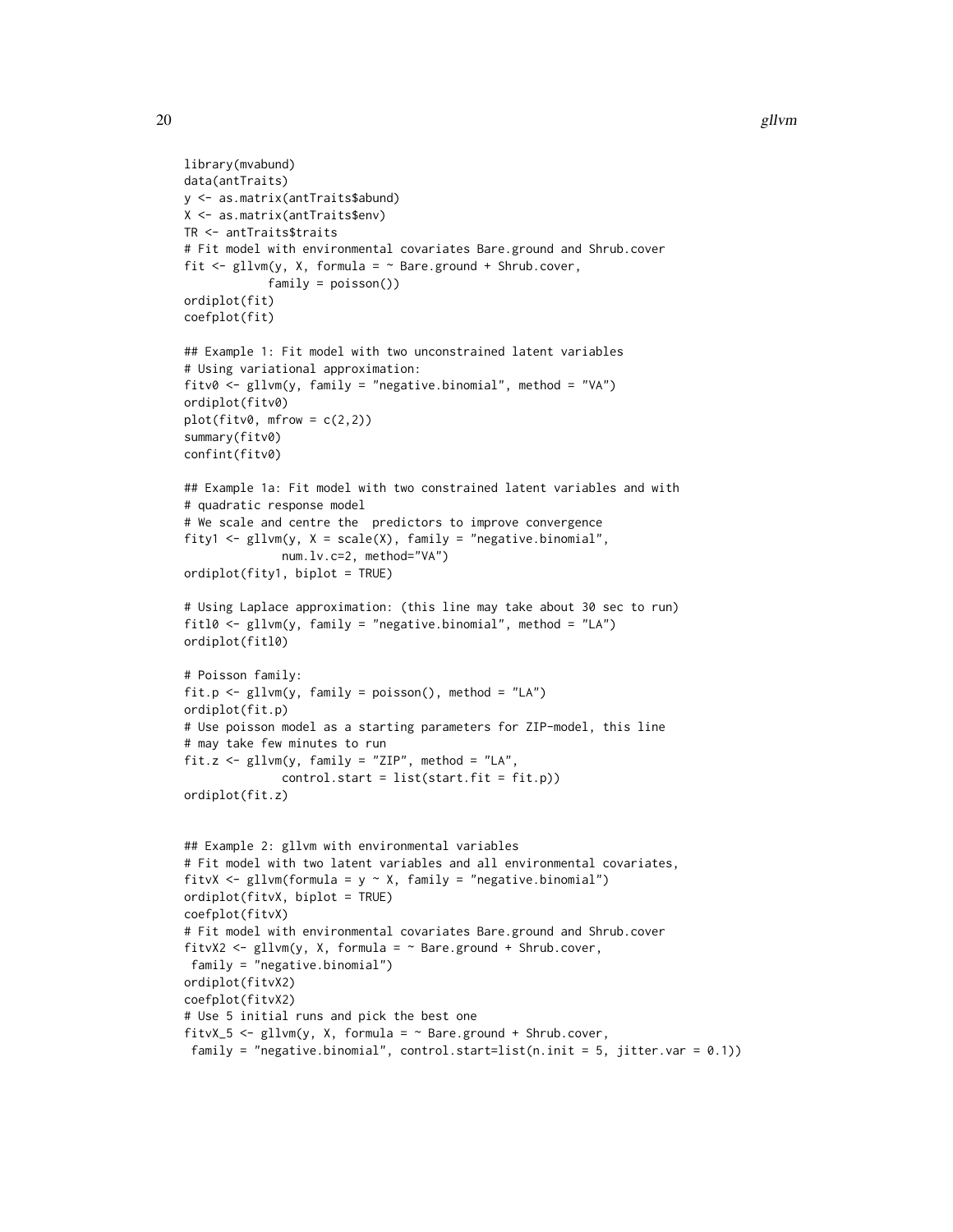#### gllvm 21

```
ordiplot(fitvX_5)
coefplot(fitvX_5)
## Example 3: Data in long format
# Reshape data to long format:
datalong <- reshape(data.frame(cbind(y,X)), direction = "long",
                   varying = colnames(y), v.names = "y")
head(datalong)
fitvLong \leq gllvm(data = datalong, formula = y \sim Bare.ground + Shrub.cover,
               family = "negative.binomial")
## Example 4: Fourth corner model
# Fit fourth corner model with two latent variables
fitF1 <- gllvm(y = y, X = X, TR = TR, family = "negative.binomial")
coefplot(fitF1)
# Fourth corner can be plotted also with next lines
#fourth = fitF1$fourth.corner
#library(lattice)
#a = max(abs(fourth))#colort = colorRampPalette(c("blue","white","red"))
#plot.4th = levelplot(t(as.matrix(fourth)), xlab = "Environmental Variables",
# ylab = "Species traits", col.regions = colort(100),
# at = seq(-a, a, length = 100), scales = list(x = list(root = 45)))#print(plot.4th)
# Specify model using formula
fitF2 \leftarrow gllvm(y = y, X = X, TR = TR,
 formula = \sim Bare.ground + Canopy.cover * (Pilosity + Webers.length),
 family = "negative.binomial")
ordiplot(fitF2)
coefplot(fitF2)
## Include species specific random slopes to the fourth corner model
fitF3 \leq gllvm(y = y, X = X, TR = TR,
 formula = \sim Bare.ground + Canopy.cover * (Pilosity + Webers.length),
 family = "negative.binomial", randomX = \sim Bare.ground + Canopy.cover,
 control.start = list(n.int = 3))ordiplot(fitF3)
coefplot(fitF3)
## Example 5: Fit Tweedie model
# Load coral data
data(tikus)
ycoral <- tikus$abund
# Let's consider only years 1981 and 1983
ycoral <- ycoral[((tikus$x$time == 81) + (tikus$x$time == 83)) > 0, ]
# Exclude species which have observed at less than 4 sites
ycoral <- ycoral[-17, (colSums(ycoral > 0) > 4)]
# Fit Tweedie model for coral data (this line may take few minutes to run)
fit.twe \leq gllvm(y = ycoral, family = "tweedie", method = "LA")
ordiplot(fit.twe)
```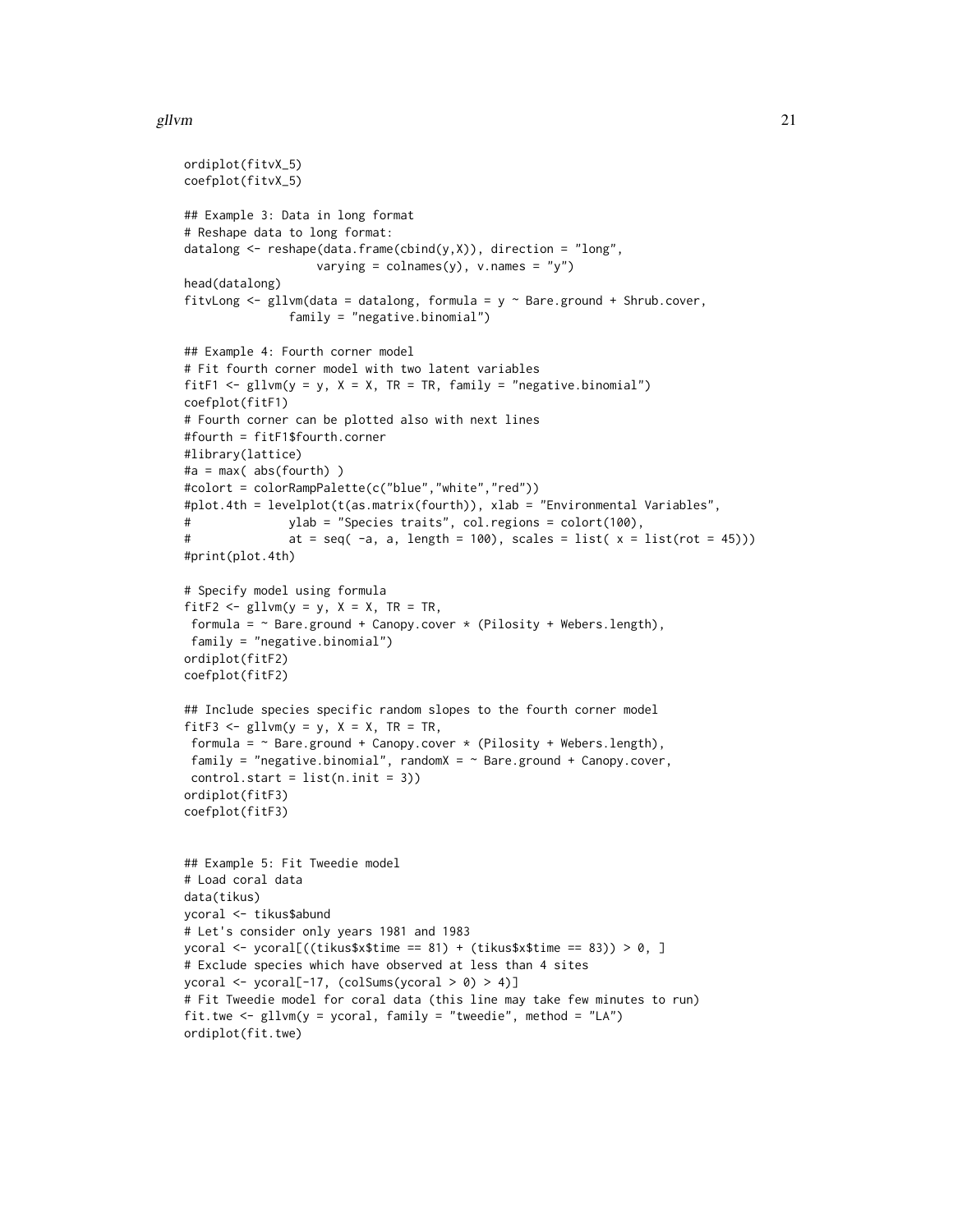```
## Example 6: Random row effects
fitRand <- gllvm(y, family = "negative.binomial", row.eff = "random")
ordiplot(fitRand, biplot = TRUE)
```
logLik.gllvm *Log-likelihood of gllvm*

# Description

Extracts Log-likelihood from 'gllvm' objects.

#### Usage

## S3 method for class 'gllvm' logLik(object, ...)

# Arguments

| object   | an object of class 'gllym'. |
|----------|-----------------------------|
| $\cdots$ | not used.                   |

# Author(s)

David I. Warton, Jenni Niku

# Examples

```
## Not run:
## Load a dataset from the mvabund package
data(antTraits)
y <- as.matrix(antTraits$abund)
# Fit gllvm model
fit <- gllvm(y = y, family = poisson())
# log-Likelihood:
logLik(fit)
```
## End(Not run)

<span id="page-21-0"></span>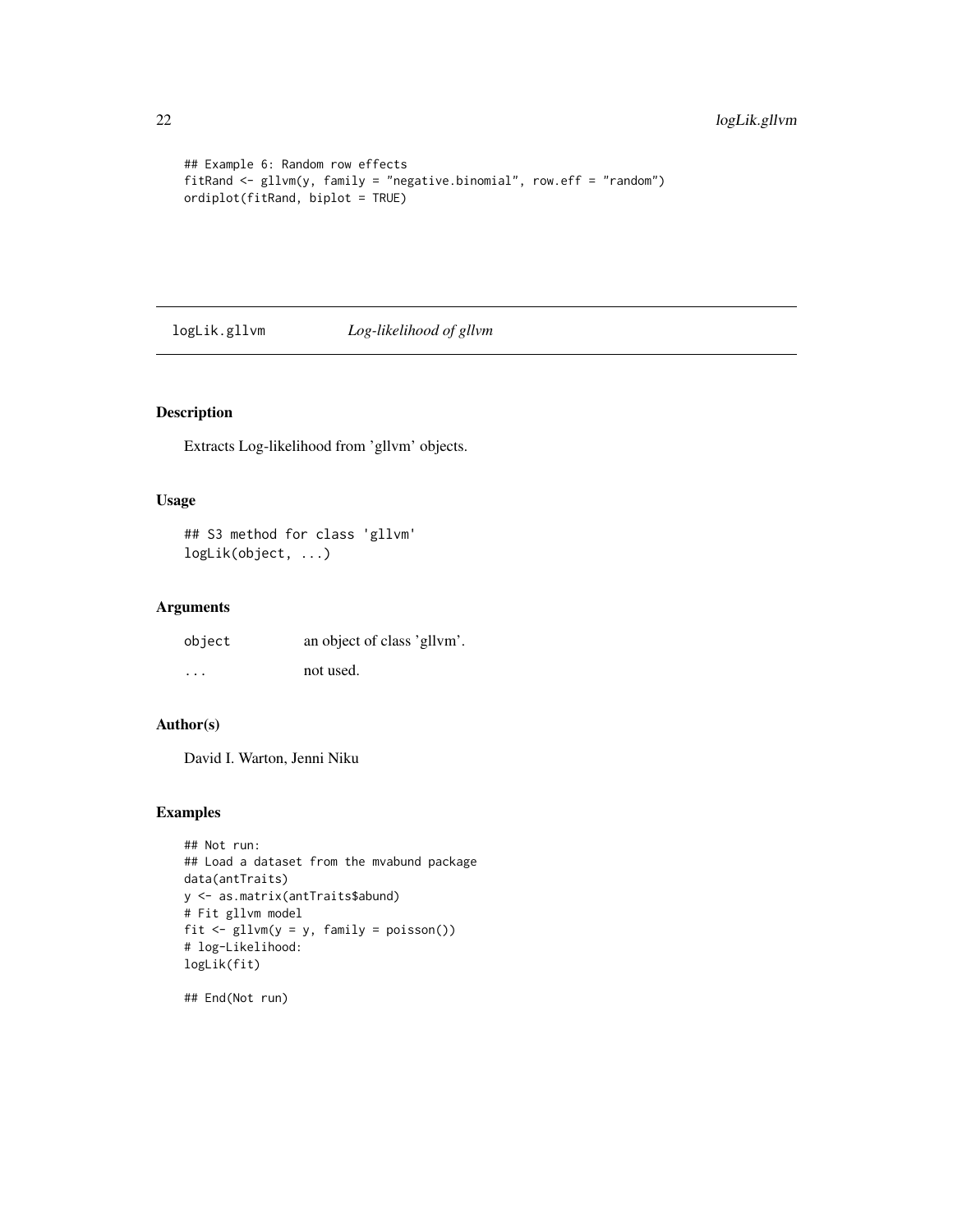<span id="page-22-0"></span>

#### Description

Microbial community data consist of abundances of 985 bacteria species measured at 56 soil sample sites from three regions, Kilpisjarvi (Finland), Ny-Alesund (Norway), and Mayrhofen (Austria). In addition to bacteria counts, three continuous environmental variables (pH, available phosphorous and soil organic matter) were measured from each soil sample.

#### Usage

data(microbialdata)

#### Format

- Y A data frame with abundances of 985 bacteria species measured at 56 soil sample sites
- X Environmental variables SOM: soil organic matter, pH: soil pH value and Phosp: available phosphorus and information from the samples, including Region: sampling region (Kilpisjarvi (Finland), Ny-Alesund (Norway), and Mayrhofen (Austria).), Site: sampling site and Soiltype: soil sample type (top soil (T) or bottom soil (B))

# References

Kumar, M., Brader, G., Sessitsch, A., Mäki, A., van Elsas, J.D., and Nissinen, R. (2017). Plants Assemble Species Specific Bacterial Communities from Common Core Taxa in Three Arcto-Alpine Climate Zones. Frontiers in Microbiology, 8:12.

Niku, J., Warton, D. I., Hui, F. K. C., and Taskinen, S. (2017). Generalized linear latent variable models for multivariate count and biomass data in ecology. Journal of Agricultural, Biological, and Environmental Statistics, 22:498-522.

<span id="page-22-1"></span>ordiplot.gllvm *Plot latent variables from gllvm model*

#### Description

Plots latent variables and their corresponding coefficients (biplot).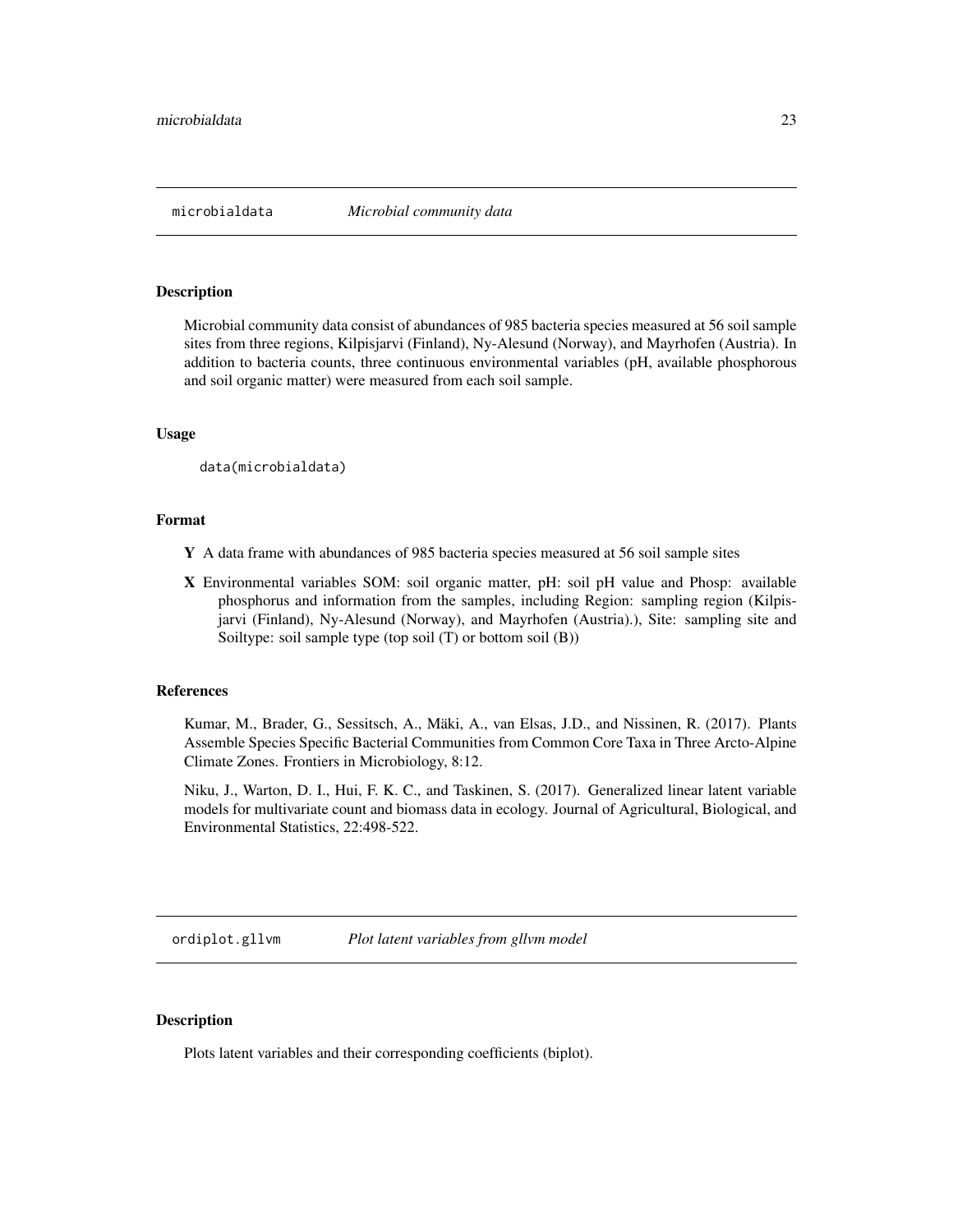# Usage

```
## S3 method for class 'gllvm'
ordiplot(
  object,
 biplot = FALSE,
  ind.spp = NULL,
  alpha = 0.5,
 main = NULL,
 which.lvs = c(1, 2),
 predict.region = FALSE,
  level = 0.95,jitter = FALSE,
  jitter.annotation = 0.2,s.colors = 1,
  symbols = FALSE,
  cex.\,spp = 0.7,spp.colors = "blue",
  arrow.sizele = 0.8,
  arrow.ci = TRUE,spp.arrows = NULL,
  cex.env = 0.7,
  lab.dist = 0.1,
  lwd.ellips = 0.5,
  col.ellips = 4,
 lty.ellips = 1,
  ...
```
# $\mathcal{L}$

# Arguments

| object        | an object of class 'gllvm'.                                                                                                                                  |
|---------------|--------------------------------------------------------------------------------------------------------------------------------------------------------------|
| biplot        | TRUE if both latent variables and their coefficients are plotted, FALSE if only<br>latent variables.                                                         |
| ind.spp       | the number of response variables (usually, species) to include on the biplot. The<br>default is none, or all if $biplot = TRUE$ .                            |
| alpha         | a numeric scalar between 0 and 1 that is used to control the relative scaling of<br>the latent variables and their coefficients, when constructing a biplot. |
| main          | main title.                                                                                                                                                  |
| which.lvs     | indices of two latent variables to be plotted if number of the latent variables is<br>more than 2. A vector with length of two. Defaults to $c(1, 2)$ .      |
|               | predict. region logical, if TRUE prediction regions for the predicted latent variables are plotted,<br>defaults to FALSE.                                    |
| level         | level for prediction regions.                                                                                                                                |
| jitter        | if TRUE, jittering is applied on points.                                                                                                                     |
| jitter.amount | numeric, positive value indicating an amount of jittering for each point, defaults<br>to 0.2 (jitter range).                                                 |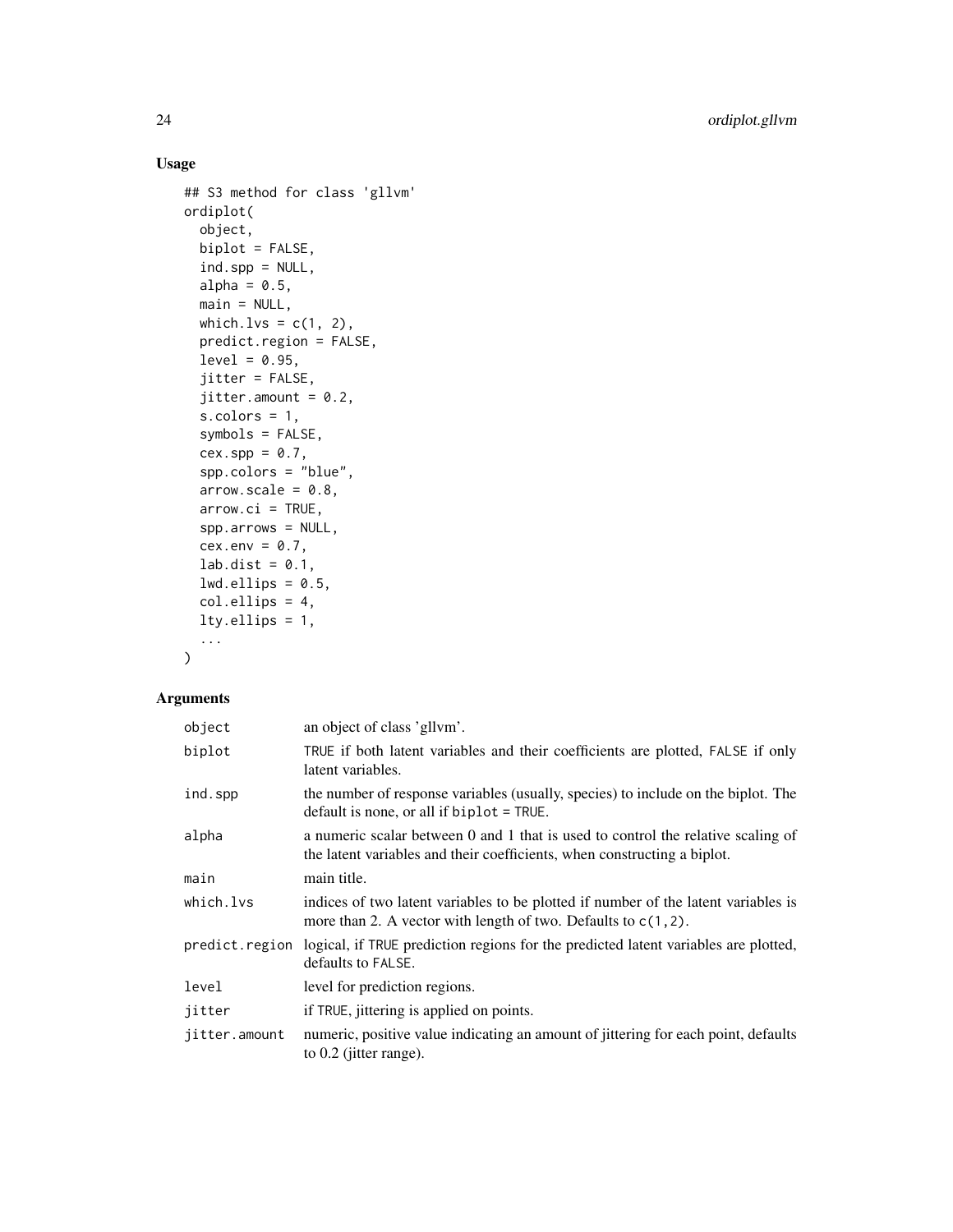#### ordiplot.gllvm 25

| s.colors    | colors for sites                                                                                                                                           |
|-------------|------------------------------------------------------------------------------------------------------------------------------------------------------------|
| symbols     | logical, if TRUE sites are plotted using symbols, if FALSE (default) site numbers<br>are used                                                              |
| cex.spp     | size of species labels in biplot                                                                                                                           |
| spp.colors  | colors for sites, defaults to "blue"                                                                                                                       |
| arrow.scale | positive value, to scale arrows                                                                                                                            |
| arrow.ci    | represent statistical uncertainty for arrows in constrained ordination using con-<br>fidence interval? Defaults to TRUE                                    |
| spp.arrows  | plot species scores as arrows if outside of the range of the plot? Defaults to<br>FALSE for linear response models and TRUE for quadratic response models. |
| cex.env     | size of labels for arrows in constrianed ordination                                                                                                        |
| lab.dist    | distance between label and arrow heads. Value between 0 and 1                                                                                              |
| lwd.ellips  | line width for prediction ellipses. See graphical parameter lwd.                                                                                           |
| col.ellips  | colors for prediction ellipses.                                                                                                                            |
| lty.ellips  | line type for prediction ellipses. See graphical parameter lty.                                                                                            |
| $\cdots$    | additional graphical arguments.                                                                                                                            |

## Details

Function constructs a scatter plot of two latent variables, i.e. an ordination plot. Latent variables are re-rotated to their principal direction using singular value decomposition, so that the first plotted latent variable does not have to be the first latent variable in the model. If only one latent variable is in the fitted model, latent variables are plotted against their corresponding row indices. The latent variables are labeled using the row index of the response matrix y.

Coefficients related to latent variables are plotted in the same figure with the latent variables if biplot = TRUE. They are labelled using the column names of y. The number of latent variable coefficients to be plotted can be controlled by ind.spp. An argument alpha is used to control the relative scaling of the latent variables and their coefficients. If alpha = 0.5, the latent variables and their coefficients are on the same scale. For details for constructing a biplot, see Gabriel (1971).

Latent variable scores are always scaled by their estimated standard deviations, for plotting.

For a quadratic response model, species optima are plotted. Any species scores that are outside the range of the predicted site scores are not directly plotted, but their main direction is indicated with arrows instead. This ensures that the plot remains on a reasonable scale.

Effects of environmental variables in constrained ordination are indicated with arrows. If any of the arrows exceeds the range of the plot, arrows are scaled to 80 but so that the relative contribution of predictors is maintained. If standard errors are available in the provided model, the slopes of environmental variables for which the 95 are slightly less intensely coloured.

#### Note

- If error is occurred when using ordiplot(), try full name of the function ordiplot.gllvm() as functions named 'ordiplot' might be found in other packages as well.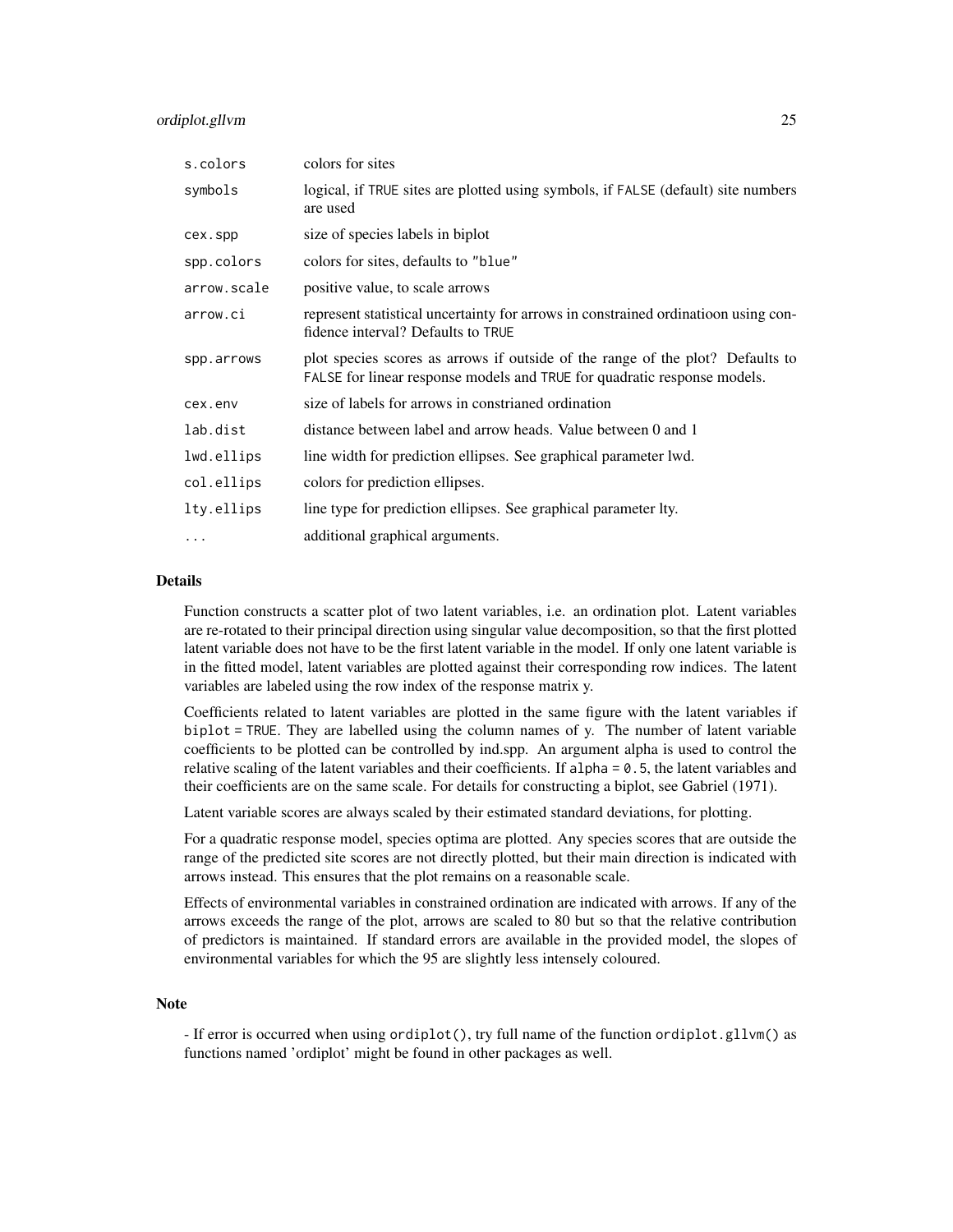#### <span id="page-25-0"></span>Author(s)

Jenni Niku <jenni.m.e.niku@jyu.fi>, Francis K.C. Hui

#### **References**

Gabriel, K. R. (1971). The biplot graphic display of matrices with application to principal component analysis. Biometrika, 58, 453-467.

#### Examples

```
#'# Extract subset of the microbial data to be used as an example
data(microbialdata)
y <- microbialdata$Y[, order(colMeans(microbialdata$Y > 0),
                     decreasing = TRUE)[21:40]]
fit \leq gllvm(y, family = poisson())
fit$logL
ordiplot(fit, predict.region = TRUE)
## Not run:
#'## Load a dataset from the mvabund package
data(antTraits)
y <- as.matrix(antTraits$abund)
fit \leq gllvm(y, family = poisson())
# Ordination plot:
ordiplot(fit)
# Biplot with 10 species
ordiplot(fit, biplot = TRUE, ind.spp = 10)
## End(Not run)
```
<span id="page-25-1"></span>plot.gllvm *Plot Diagnostics for an gllvm Object*

#### Description

Five plots (selectable by which) are currently available: a plot of residuals against linear predictors of fitted values, a Normal Q-Q plot of residuals with a simulated point-wise 95% confidence interval envelope, residuals against row index and column index and scale location plot.

#### Usage

```
## S3 method for class 'gllvm'
plot(
  x,
 which = 1:5,
 caption = c("Residuals vs linear predictors", "Normal Q-Q'', "Residuals vs row",
    "Residuals vs column", "Scale-Location"),
  var.colors = NULL,
  add.smooth = TRUE,
```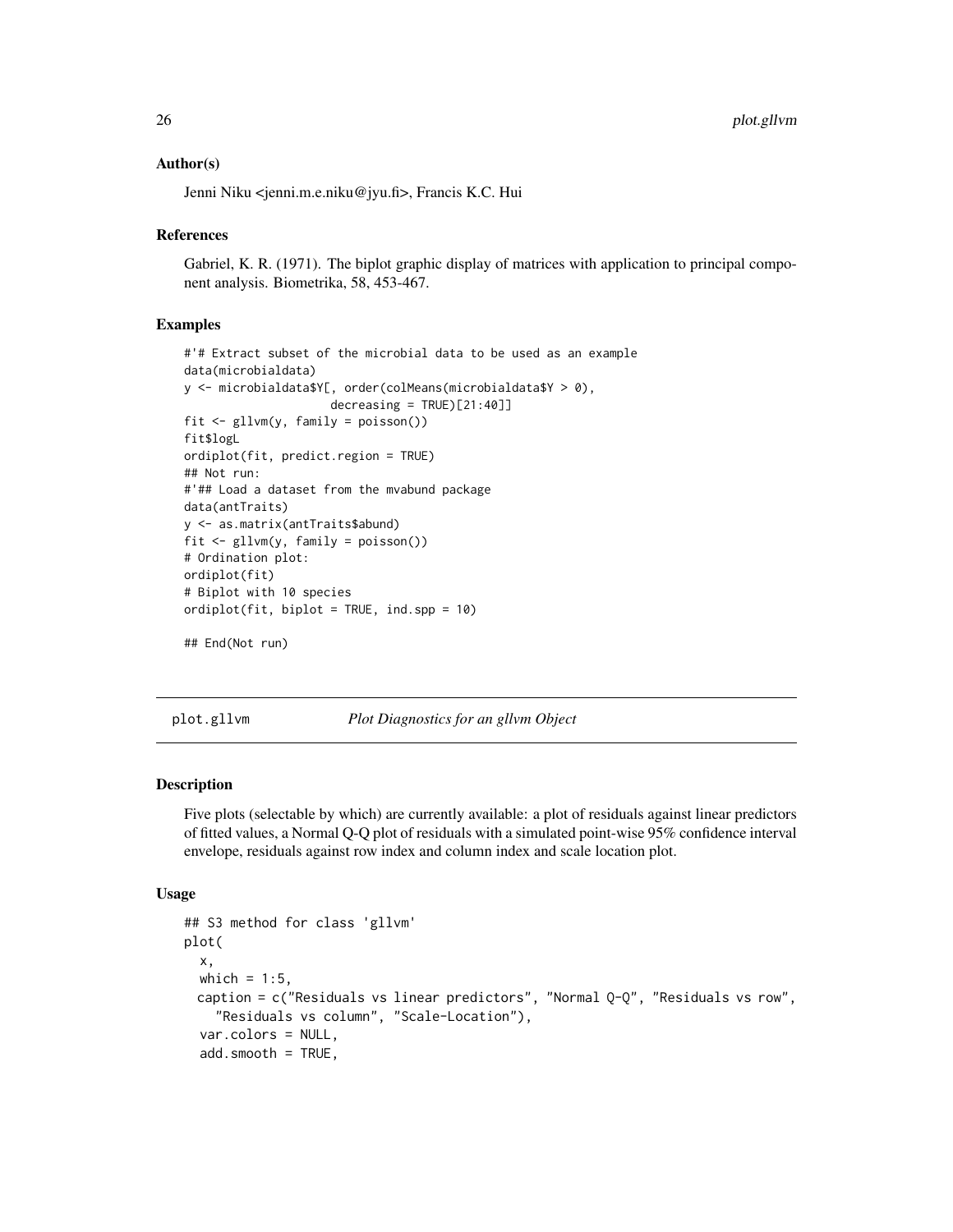# <span id="page-26-0"></span>plot.gllvm 27

```
envelopes = TRUE,
  reps = 150,
 envelope.col = c("blue", "lightblue"),
 n.plot = NULL,
  ...
)
```
# Arguments

| x            | an object of class 'gllym'.                                                                                                                                                 |
|--------------|-----------------------------------------------------------------------------------------------------------------------------------------------------------------------------|
| which        | if a subset of the plots is required, specify a subset of the numbers 1:5, see<br>caption below.                                                                            |
| caption      | captions to appear above the plots.                                                                                                                                         |
| var.colors   | colors for responses, vector with length of number of response variables or 1.<br>Defaults to NULL, when different responses have different colors.                         |
| add.smooth   | logical indicating if a smoother should be added.                                                                                                                           |
| envelopes    | logical, indicating if simulated point-wise confidence interval envelope will be<br>added to Q-Q plot, defaults to TRUE                                                     |
| reps         | number of replications when simulating confidence envelopes for normal Q-Q<br>plot                                                                                          |
| envelope.col | colors for envelopes, vector with length of two                                                                                                                             |
| n.plot       | number of species (response variables) to be plotted. Defaults to NULL when all<br>response variables are plotted. Might be useful when data is very high dimen-<br>sional. |
| $\cdots$     | additional graphical arguments.                                                                                                                                             |

# Details

plot.gllvm is used for model diagnostics. Dunn-Smyth residuals (randomized quantile residuals) (Dunn and Smyth, 1996) are used in plots. Colors indicate different species.

#### Author(s)

Jenni Niku <jenni.m.e.niku@jyu.fi>

#### References

Dunn, P. K., and Smyth, G. K. (1996). Randomized quantile residuals. Journal of Computational and Graphical Statistics, 5, 236-244.

Hui, F. K. C., Taskinen, S., Pledger, S., Foster, S. D., and Warton, D. I. (2015). Model-based approaches to unconstrained ordination. Methods in Ecology and Evolution, 6:399-411.

# See Also

[gllvm](#page-11-1), [residuals.gllvm](#page-31-1)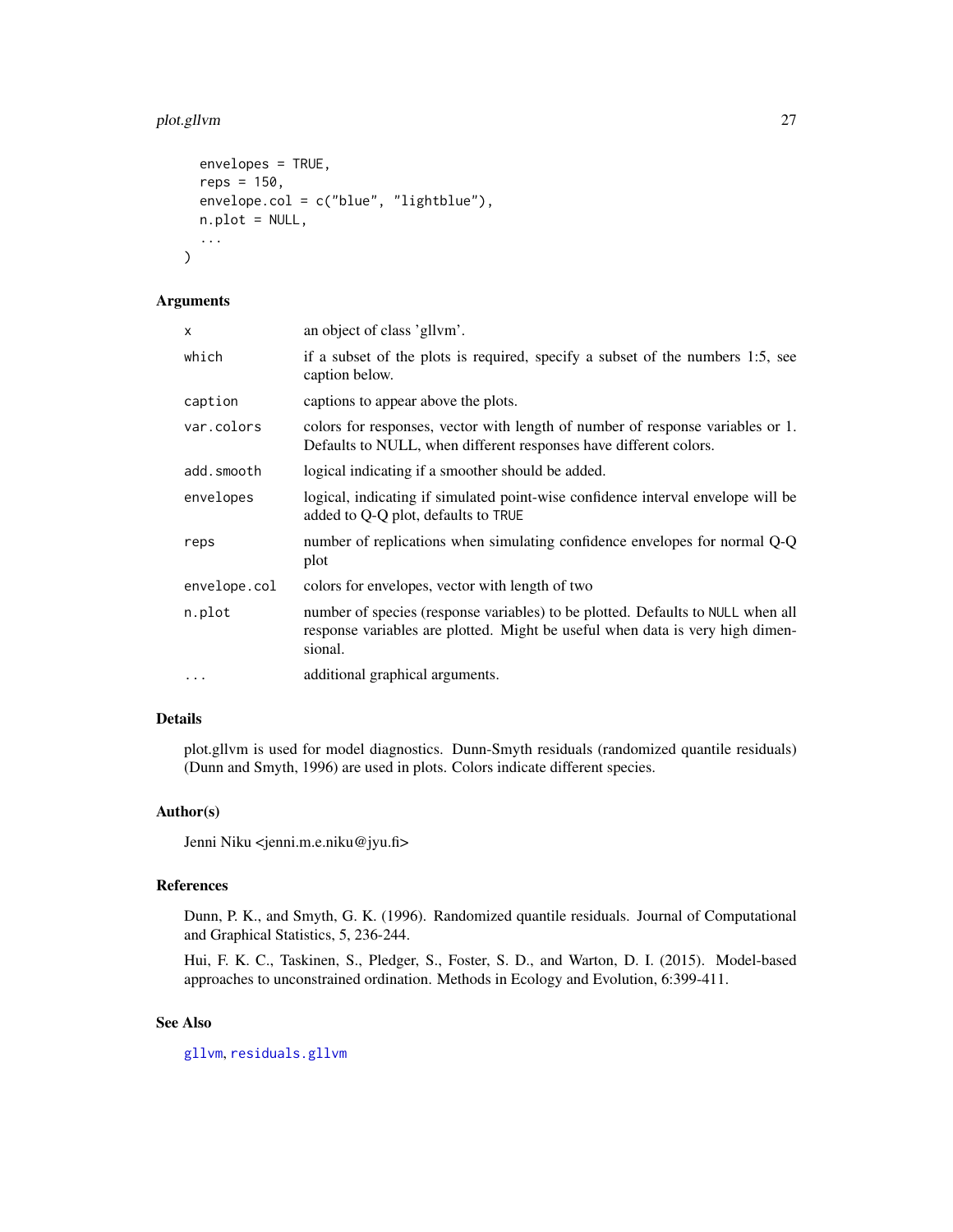# Examples

```
## Not run:
## Load a dataset from the mvabund package
data(antTraits)
y <- as.matrix(antTraits$abund)
# Fit gllvm model with Poisson family
fit <- gllvm(y, family = poisson())
# Plot residuals
plot(fit, mfrow = c(3,2))\donttest{
# Fit gllvm model with negative binomial family
fitnb \leq gllvm(y = y, family = "negative.binomial")
# Plot residuals
plot(fithb, mfrow = c(3,2))# Plot only two first plots
plot(fitnb, which = 1:2, mfrow = c(1,2))
}
## End(Not run)
```
predict.gllvm *Predict Method for gllvm Fits*

#### Description

Obtains predictions from a fitted generalized linear latent variable model object.

# Usage

```
## S3 method for class 'gllvm'
predict(
 object,
 newX = NULL,newTR = NULL,newLV = NULL,type = "link",
 level = 1,...
)
```
#### Arguments

| object | an object of class 'gllym'.                                                                                         |
|--------|---------------------------------------------------------------------------------------------------------------------|
| newX   | A new data frame of environmental variables. If omitted, the original matrix of<br>environmental variables is used. |
| newTR  | A new data frame of traits for each response taxon. If omitted, the original<br>matrix of traits is used.           |

<span id="page-27-0"></span>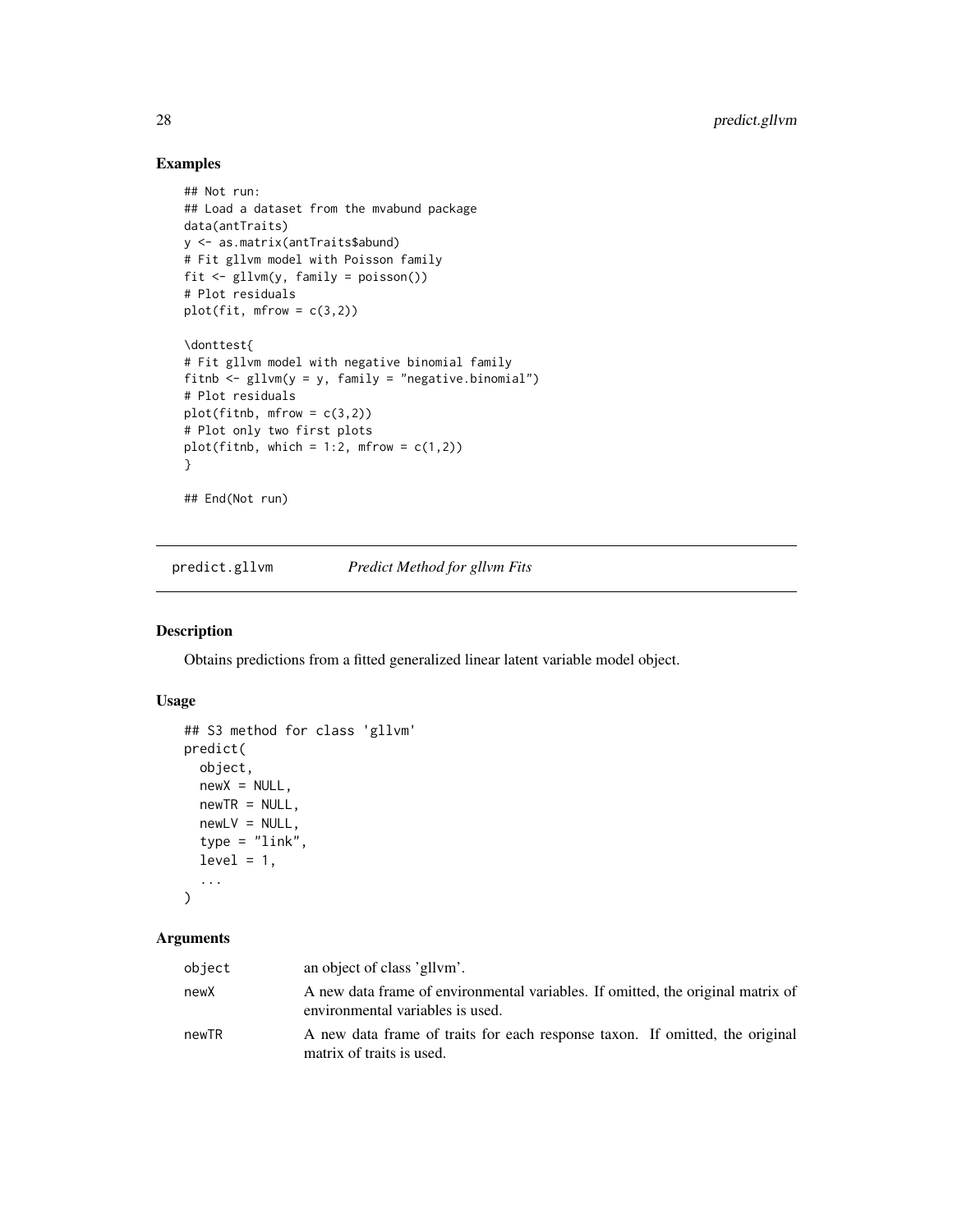# predict.gllvm 29

| newLV | A new matrix of latent variables. If omitted, the original matrix of latent vari-<br>ables is used.                                                                                                                                                                                                                                                                        |
|-------|----------------------------------------------------------------------------------------------------------------------------------------------------------------------------------------------------------------------------------------------------------------------------------------------------------------------------------------------------------------------------|
| type  | the type of prediction required. The default ("link") is on the scale of the linear<br>predictors; the alternative "response" is on the scale of the response variable.<br>that is, the predictions for the binomial model are predicted probabilities. In<br>case of ordinal data, type = "response" gives predicted probabilities for each<br>level of ordinal variable. |
| level | specification for how to predict. Level one attempts to use the predicted site<br>scores from variational approximations of laplace approximation. Level 0 sets<br>the latent variable to zero instead. Defaults to 1.                                                                                                                                                     |
|       | not used.                                                                                                                                                                                                                                                                                                                                                                  |

### Details

If newX, newTR and newLV are omitted the predictions are based on the data used for fitting the model. Notice that newTR need to match with the number of species in the original data. Instead, new sites can be specified in newX. If predictors newX (and newTR) are given, and newLV is not, latent variables are not used in the predictions.

# Value

A matrix containing requested predictor types.

#### Author(s)

Jenni Niku <jenni.m.e.niku@jyu.fi>, David Warton

#### Examples

```
# Load a dataset from the mvabund package
data(antTraits)
y <- as.matrix(antTraits$abund)
X <- scale(antTraits$env[, 1:3])
# Fit gllvm model
fit \le gllvm(y = y, X, family = poisson())
# fitted values
predfit <- predict(fit, type = "response")
# linear predictors
predlin <- predict(fit)
# Predict new sites:
# Generate matrix of environmental variables for 10 new sites
xnew <- cbind(rnorm(10), rnorm(10), rnorm(10))
colnames(xnew) <- colnames(X)
predfit \leq predict(fit, newX = xnew, type = "response", level = 0)
TR <- (antTraits$tr[, 1:3])
fitt \leq gllvm(y = y, X, TR, family = poisson())
# linear predictors
```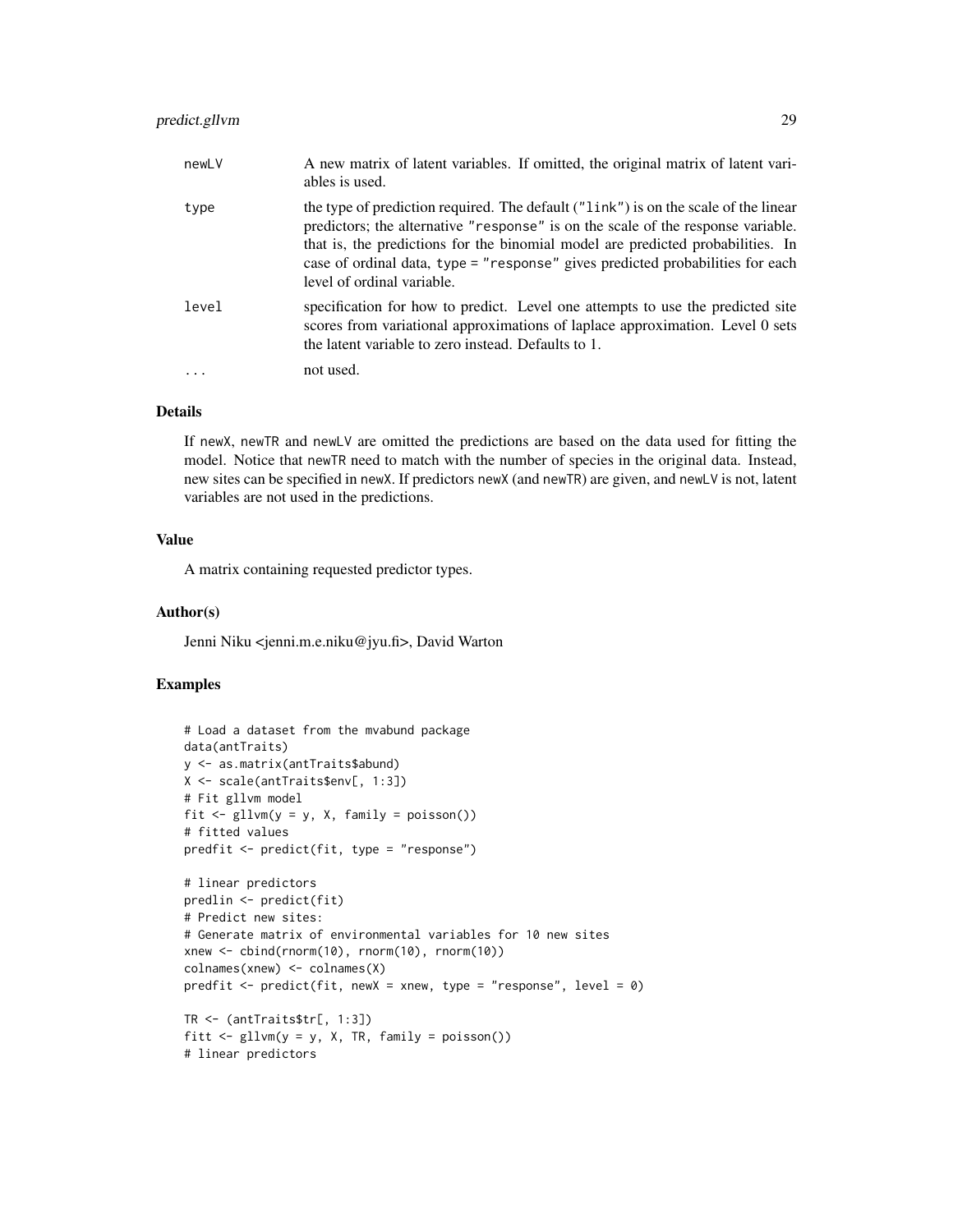```
predlin <- predict(fitt)
# Predict new sites:
# Generate matrix of environmental variables for 10 new sites
xnew <- cbind(rnorm(10), rnorm(10), rnorm(10))
colnames(xnew) <- colnames(X)
# Generate matrix of traits for species
trnew \leq data.frame(Femur.length = rnorm(41), No.spines = rnorm(41),
Pilosity = factor(sample(0:3, 41, replace = TRUE)))
predfit <- predict(fitt, newX = xnew, newTR = trnew, type = "response", level = 0)
```
predictLVs.gllvm *Predict latent variables for gllvm Fits*

# Description

Obtains predictions for latent variables from a fitted generalized linear latent variable model object. Currently works only for the variational approximation method.

#### Usage

```
## S3 method for class 'gllvm'
predictLVs(object, newX = NULL, newY = object$y, ...)
```
## Arguments

| object | an object of class 'gllym'.                                                                                         |
|--------|---------------------------------------------------------------------------------------------------------------------|
| newX   | A new data frame of environmental variables. If omitted, the original matrix of<br>environmental variables is used. |
| newY   | A new response data. Defaults to the dataset used for original model fit.                                           |
| .      | not used.                                                                                                           |

# Details

Obtains predictions for latent variables from a fitted generalized linear latent variable model object.

# Value

A matrix containing requested predictor types.

#### Author(s)

David Warton, Jenni Niku <jenni.m.e.niku@jyu.fi>

<span id="page-29-0"></span>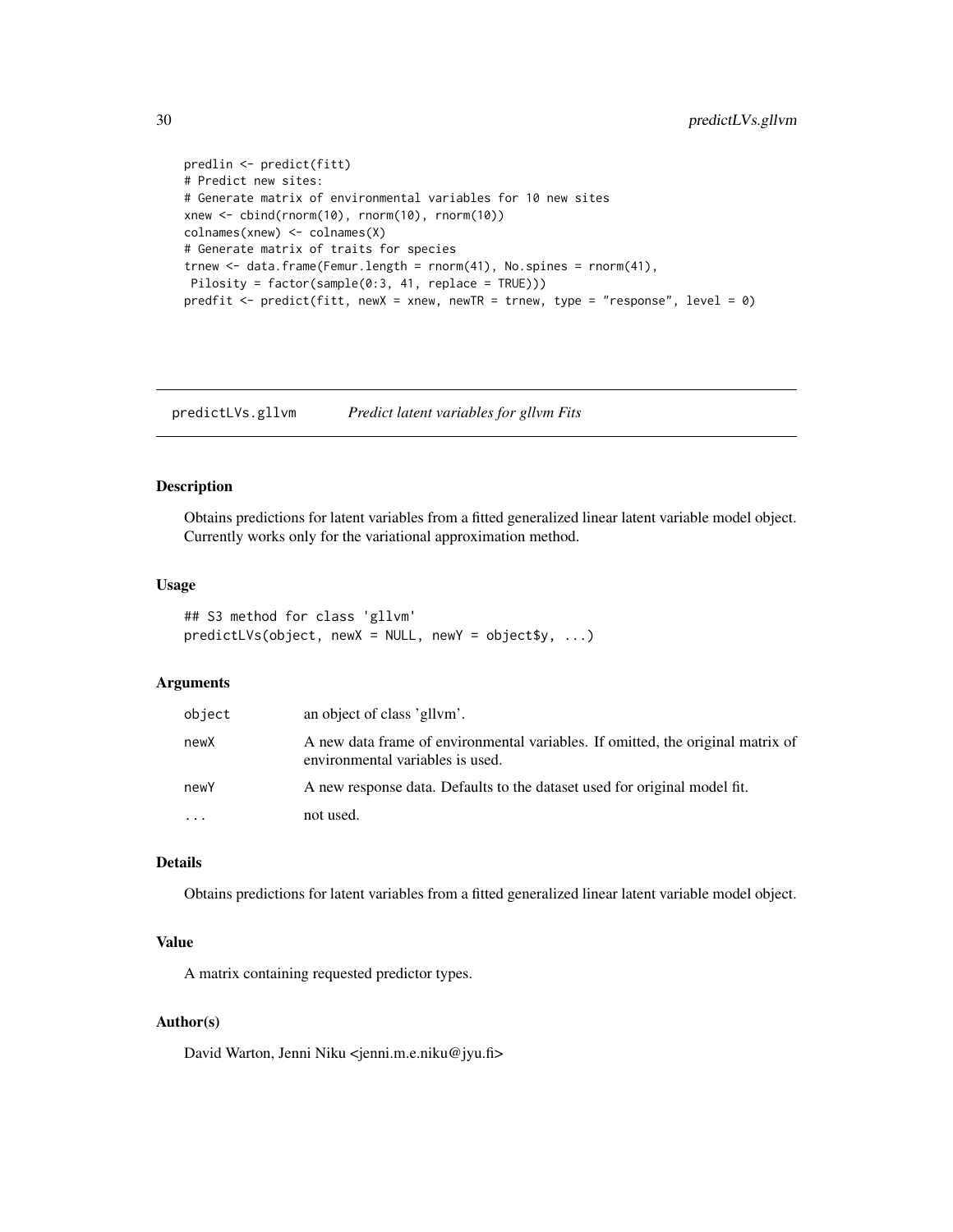# <span id="page-30-0"></span>randomCoefplot.gllvm 31

# Examples

```
# Load a dataset from the mvabund package
data(antTraits)
y <- as.matrix(antTraits$abund)
X <- scale(antTraits$env[, 1:3])
# Fit gllvm model
fit \le gllvm(y = y, X, family = poisson())
# fitted values
predLVs <- predictLVs.gllvm(fit)
```
randomCoefplot.gllvm *Plot random slope coefficients*

# Description

Plots random slopes and their prediction intervals.

# Usage

```
## S3 method for class 'gllvm'
randomCoefplot(
  object,
 y.label = TRUE,
 cex.ylab = 0.5,
 mfrow = NULL,
 mar = c(4, 6, 2, 1),xlim.list = NULL,
 order = FALSE,
  ...
)
```
# Arguments

| object    | an object of class 'gllym'.                                                                                                                                                                                  |
|-----------|--------------------------------------------------------------------------------------------------------------------------------------------------------------------------------------------------------------|
| y.label   | logical, if TRUE (default) colnames of y with respect to coefficients are added to<br>plot.                                                                                                                  |
| cex.ylab  | the magnification to be used for axis annotation relative to the current setting of<br>cex.                                                                                                                  |
| mfrow     | same as mfrow in par. If NULL (default) it is determined automatically.                                                                                                                                      |
| mar       | vector of length 4, which defines the margin sizes: c(bottom, left, top, right).<br>Defaults to $c(4, 5, 2, 1)$ .                                                                                            |
| xlim.list | list of vectors with length of two to define the intervals for x axis in each covari-<br>ate plot. Defaults to NULL when the interval is defined by the range of point<br>estimates and confidence intervals |
| order     | logical, if TRUE (default), coefficients are sorted according to the point estimates                                                                                                                         |
| .         | additional graphical arguments.                                                                                                                                                                              |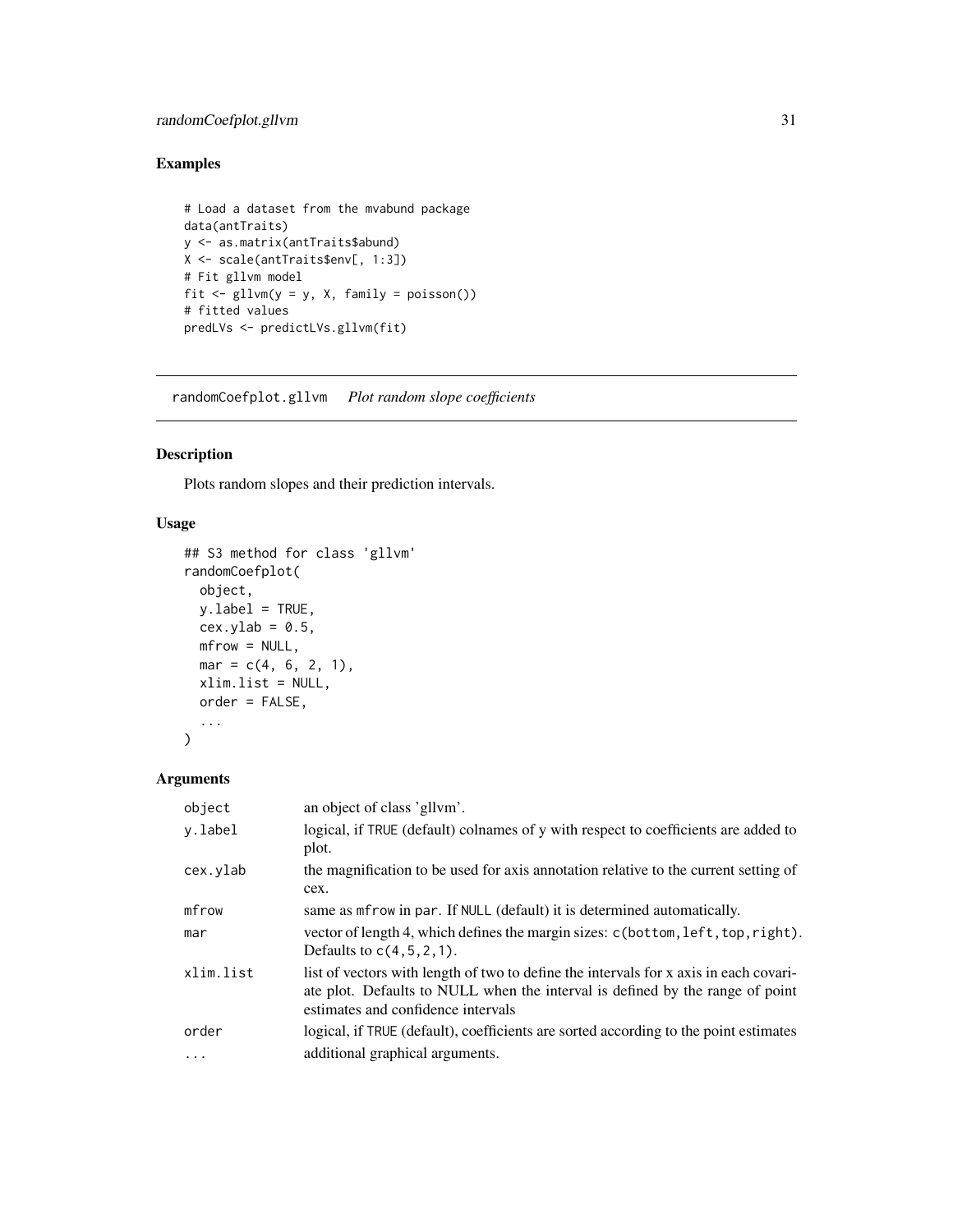#### Author(s)

Jenni Niku <jenni.m.e.niku@jyu.fi>, Francis K.C. Hui, Sara Taskinen

#### Examples

```
## Not run:
## Load a dataset from the mvabund package
data(antTraits)
y <- as.matrix(antTraits$abund)
X <- as.matrix(antTraits$env)
TR <- antTraits$traits
# Fit model with random slopes
fitF \le gllvm(y = y, X = X, TR = TR,
 formula = \sim Bare.ground + Bare.ground : Webers.length,
 family = poisson(), randomX = \sim Bare.ground)
randomCoefplot(fitF)
## End(Not run)
```
<span id="page-31-1"></span>residuals.gllvm *Dunn-Smyth residuals for gllvm model*

## Description

Calculates Dunn-Smyth residuals for gllvm model.

#### Usage

## S3 method for class 'gllvm' residuals(object, ...)

#### Arguments

object an object of class 'gllvm'. ... not used.

#### Details

Computes Dunn-Smyth residuals (randomized quantile residuals, Dunn and Smyth, 1996) for gllvm model. For the observation  $Y_{ij}$  Dunn-Smyth residuals are defined as

$$
r_{ij} = \Phi^{-1}(u_{ij}F_{ij}(y_{ij}) + (1 - u_{ij})F_{ij}^-(y_{ij})),
$$

where  $\Phi(.)$  and  $F_{ij}(.)$  are the cumulative probability functions of the standard normal distribution,  $F_{ij}^{-}(y)$ ) is the limit as  $F_{ij}(y)$  is approached from the negative side, and  $u_{ij}$  has been generated at random from the standard uniform distribution.

<span id="page-31-0"></span>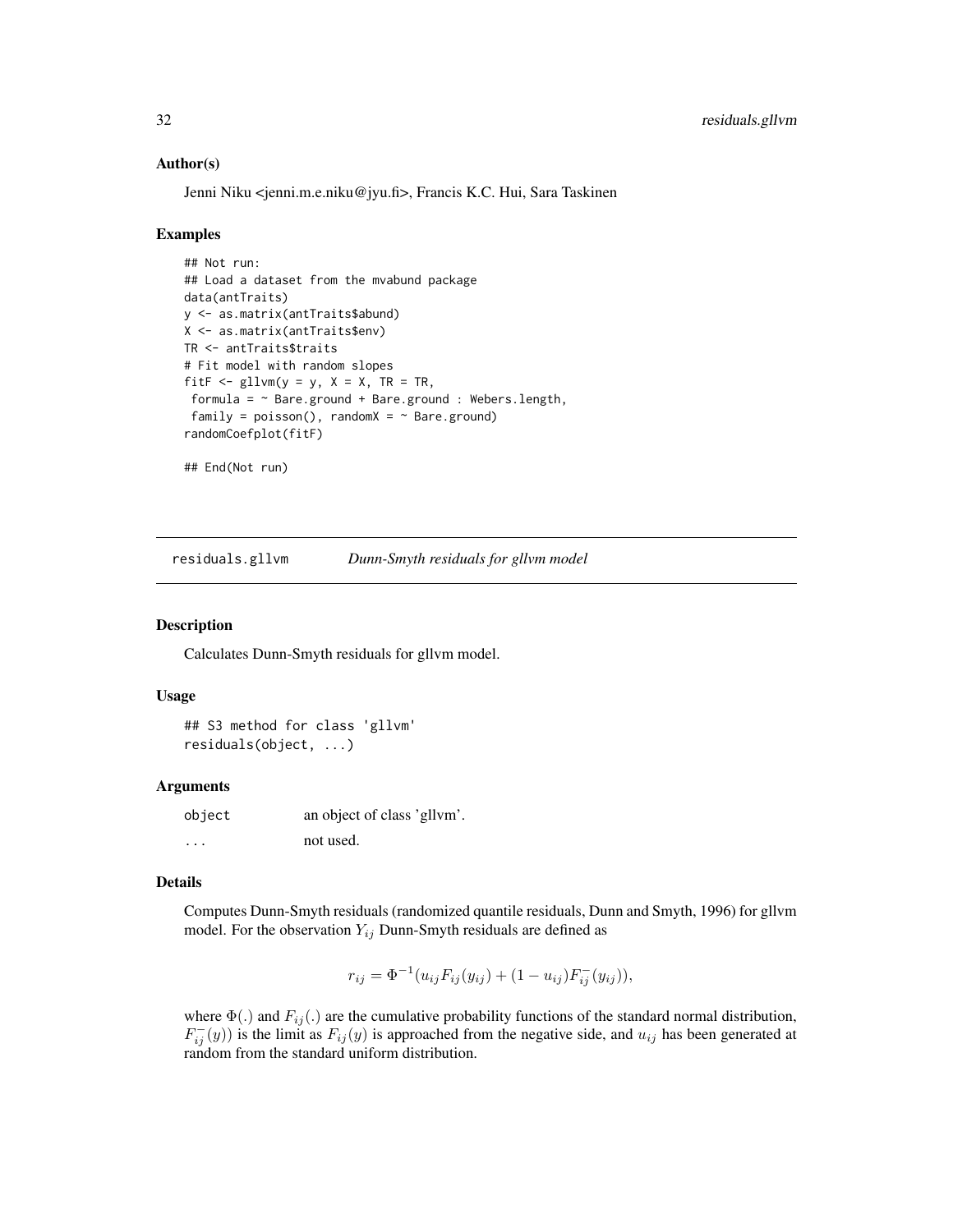#### <span id="page-32-0"></span>se.gllvm 33

#### Value

| residuals | matrix of residuals         |
|-----------|-----------------------------|
| linpred   | matrix of linear predictors |

#### Author(s)

Jenni Niku <jenni.m.e.niku@jyu.fi>

#### References

Dunn, P. K., and Smyth, G. K. (1996). Randomized quantile residuals. Journal of Computational and Graphical Statistics, 5, 236-244.

Hui, F. K. C., Taskinen, S., Pledger, S., Foster, S. D., and Warton, D. I. (2015). Model-based approaches to unconstrained ordination. Methods in Ecology and Evolution, 6:399-411.

#### Examples

```
## Not run:
# Load a dataset from the mvabund package
data(antTraits)
y <- as.matrix(antTraits$abund)
# Fit gllvm model
fit <- gllvm(y = y, family = poisson())
# residuals
res <- residuals(fit)
## End(Not run)
```
se.gllvm *Standard errors for gllvm model*

#### Description

Calculates Hessian and standard errors for gllvm model.

#### Usage

## S3 method for class 'gllvm' se(object, ...)

#### Arguments

| object   | an object of class 'gllym'. |
|----------|-----------------------------|
| $\cdots$ | not used.                   |

# Details

Computes Hessian and standard errors for gllvm model.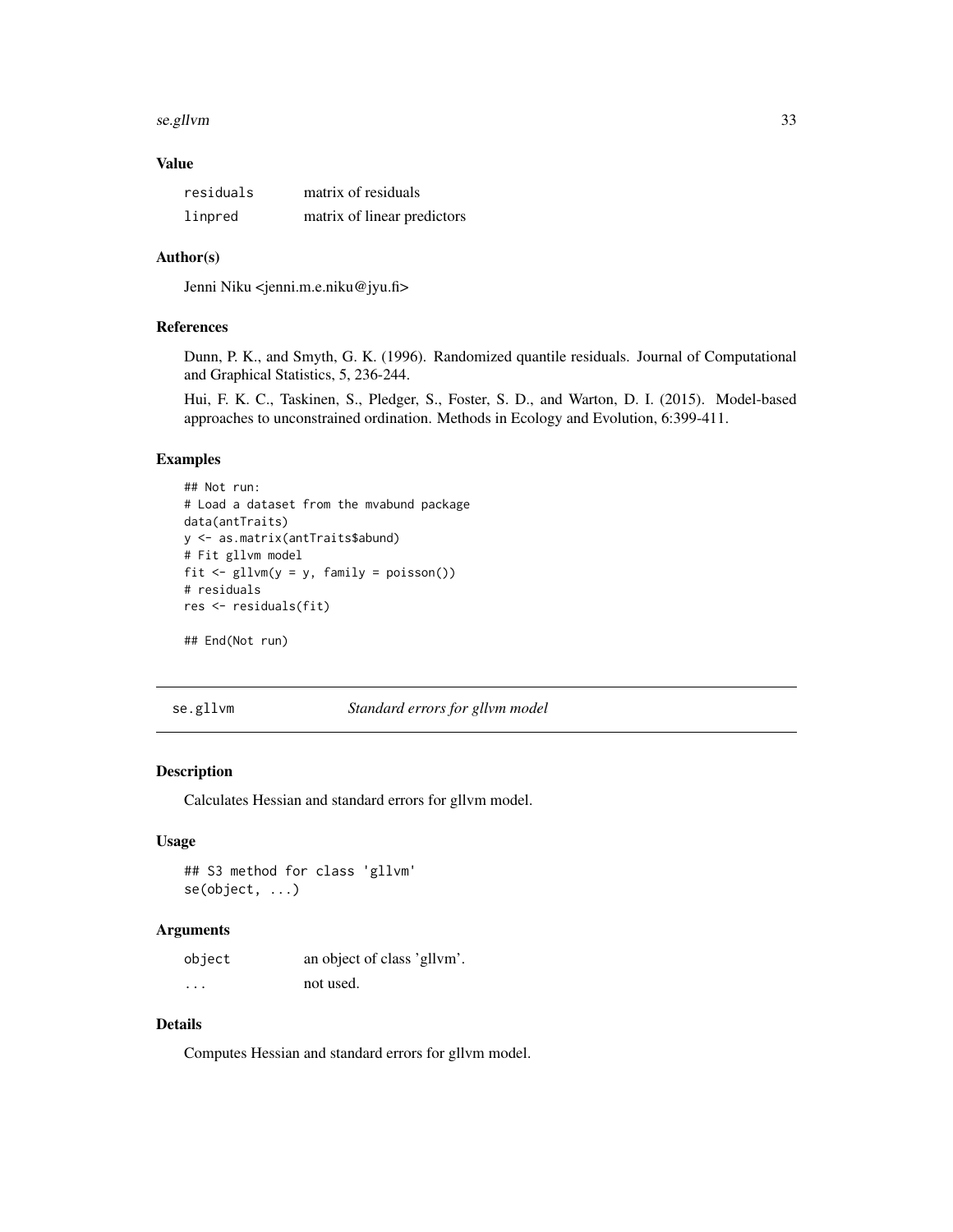#### <span id="page-33-0"></span>Value

| sd   | list of standard errors of parameters                                           |
|------|---------------------------------------------------------------------------------|
| Hess | list including Hessian matrix and approximative covariance matrix of parameters |

#### Author(s)

Jenni Niku <jenni.m.e.niku@jyu.fi>

# References

Dunn, P. K., and Smyth, G. K. (1996). Randomized quantile residuals. Journal of Computational and Graphical Statistics, 5, 236-244.

Hui, F. K. C., Taskinen, S., Pledger, S., Foster, S. D., and Warton, D. I. (2015). Model-based approaches to unconstrained ordination. Methods in Ecology and Evolution, 6:399-411.

simulate.gllvm *Simulate data from gllvm fit*

# Description

Generate new data using the fitted values of the parameters

#### Usage

```
## S3 method for class 'gllvm'
simulate(object, nsim = 1, seed = NULL, conditional = FALSE, ...)
```
#### Arguments

| object      | an object of class 'gllym'.                                                                      |
|-------------|--------------------------------------------------------------------------------------------------|
| nsim        | an optional positive integer specifying the number of simulated datasets. De-<br>faults to 1.    |
| seed        | an optional integer to set seed number, passed to set seed. Defaults to a random<br>seed number. |
| conditional | if conditional = FALSE simulates marginally over the latent variables.                           |
| $\ddotsc$   | not used.                                                                                        |

# Details

simulate function for gllvm objects.

# Value

A matrix containing generated data.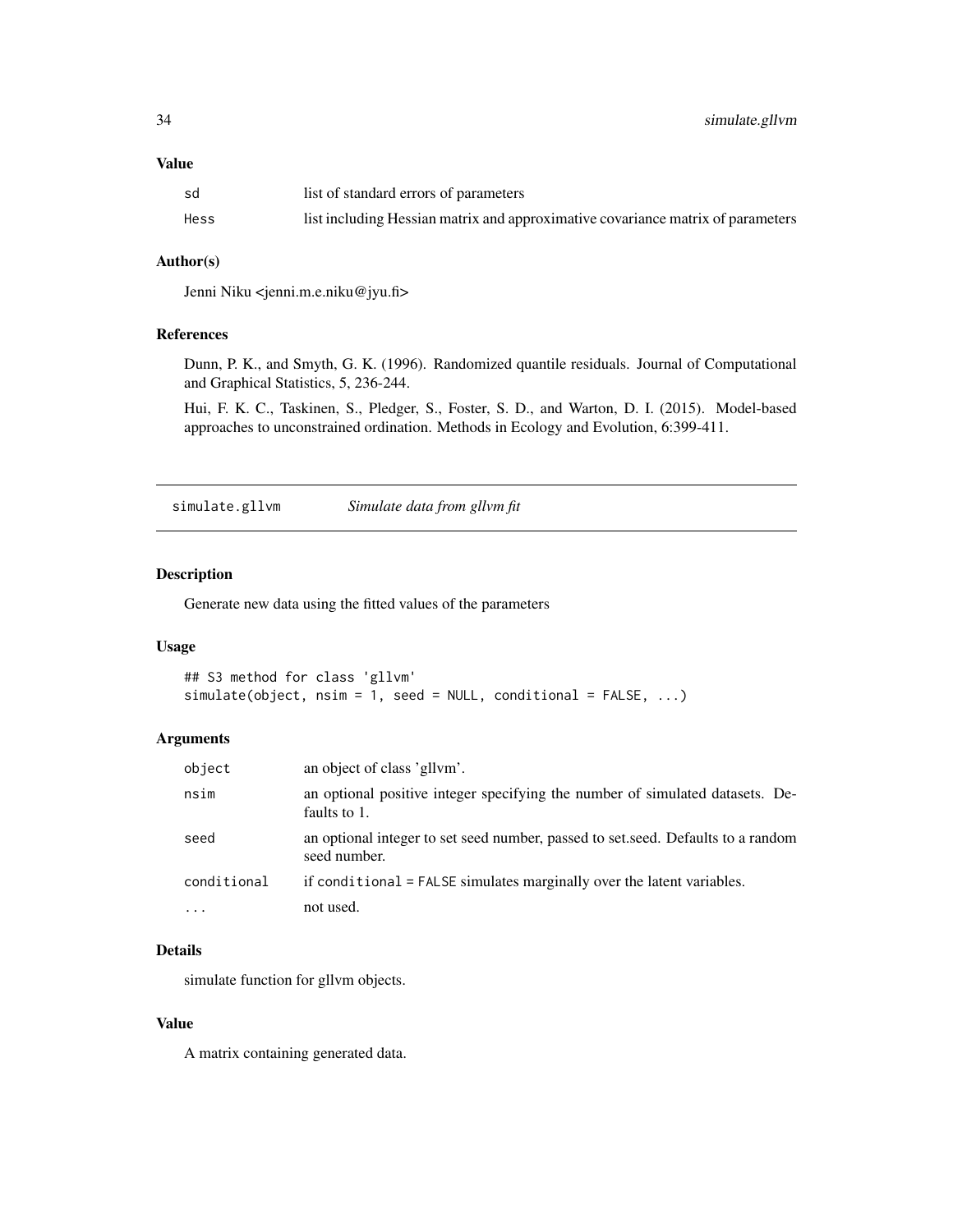# <span id="page-34-0"></span>summary.gllvm 35

#### Author(s)

David Warton, Jenni Niku <jenni.m.e.niku@jyu.fi>

#### Examples

```
# Load a dataset from the mvabund package
data(antTraits)
y <- as.matrix(antTraits$abund)
X <- scale(antTraits$env[, 1:3])
# Fit gllvm model
fit \le gllvm(y = y, X, family = poisson())
# Simulate data
newdata <- simulate(fit)
```
<span id="page-34-1"></span>summary.gllvm *Summarizing gllvm model fits*

#### Description

A summary of the fitted 'gllvm' object, including function call, distribution family and model parameters.

# Usage

```
## S3 method for class 'gllvm'
summary(
 object,
 digits = max(3L, getOption("digits") - 3L),
  signif.stars = getOption("show.signif.stars"),
 dispersion = FALSE,
  spp.intercepts = FALSE,
  row.intercepts = FALSE,
  theta = FALSE,...
)
## S3 method for class 'summary.gllvm'
```

```
print(x, \ldots)
```
# Arguments

| object       | an object of class 'gllym'                                                     |
|--------------|--------------------------------------------------------------------------------|
| digits       | the number of significant digits to use when printing                          |
| signif.stars | If TRUE, significance stars are printed for each coefficient, defaults to TRUE |
| dispersion   | option to return dispersion parameters, defaults to FALSE                      |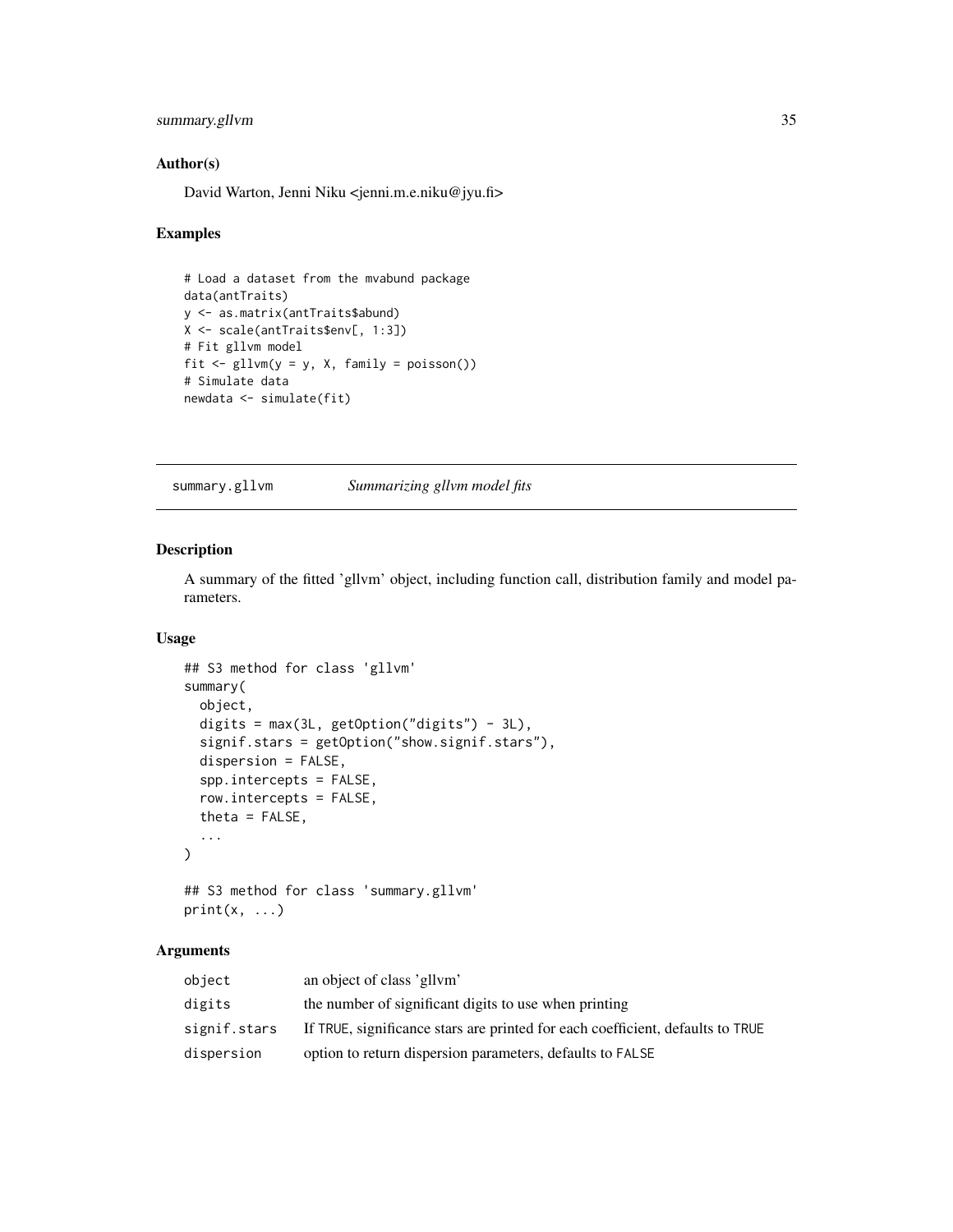<span id="page-35-0"></span>

|          | spp. intercepts option to return species intercepts, defaults to FALSE |
|----------|------------------------------------------------------------------------|
|          | row. intercepts option to return row intercepts, defaults to FALSE     |
| theta    | option to return species scores in the ordination, defaults to FALSE   |
| $\ddots$ | not used.                                                              |
| x        | a summary object                                                       |

#### Details

Various options are available to include extra parameter estimates in the summary, which have been excluded by default, for readability.

#### Author(s)

Jenni Niku <jenni.m.e.niku@jyu.fi>, Bert van der Veen

# Examples

```
## Not run:
## Load a dataset from the mvabund package
data(antTraits)
y <- as.matrix(antTraits$abund)
# Fit gllvm model
fit \le gllvm(y = y, family = poisson())
summary(fit)
## End(Not run)
```
vcov.gllvm *Returns variance-covariance matrix of coefficients in a GLLVM.*

## Description

Returns the variance-covariance matrix of the parameters from a GLLVM. If the variance-covariance matrix was not calculated after model fitting, this function will have to calculate the variancecovariance matrix, which may be computational intensive for a large number of species and/or sites.

#### Usage

```
## S3 method for class 'gllvm'
vcov(object)
```
#### Arguments

object an object of class 'gllvm'.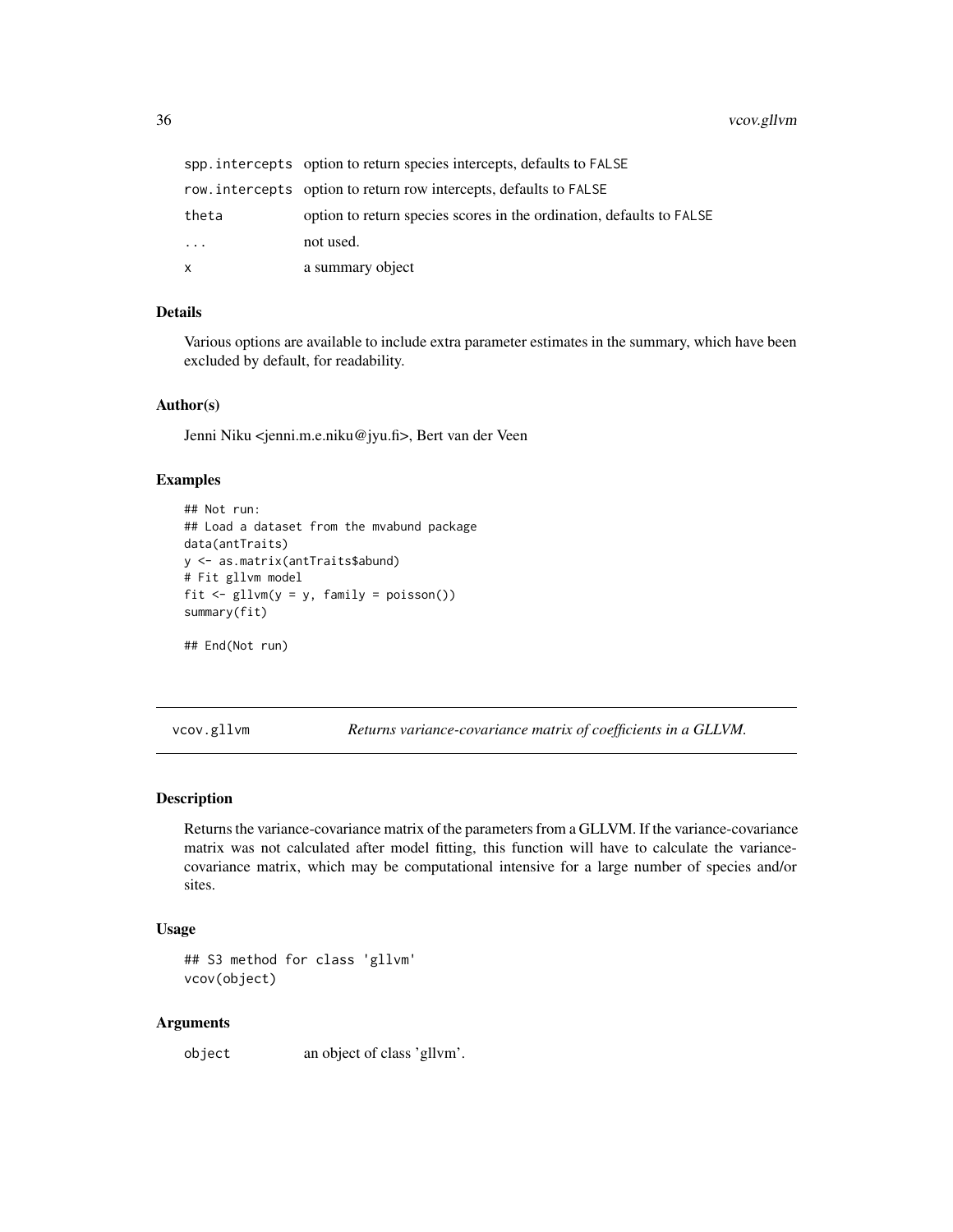# <span id="page-36-0"></span>vcov.gllvm 37

# Details

Calculates the variance-covariance matrix of a GLLVM object using [se.gllvm](#page-32-1), which may be computational intensive with many parameters.The parameters might have unintuitive names. Fixedeffects coefficients are labled "b", and are ordered per species as: 1) intercepts 2) fixed-effects slopes. Coefficients of the latent variables are labled "lambda" (linear coefficients) or "lambda2".

# Author(s)

Bert van der Veen